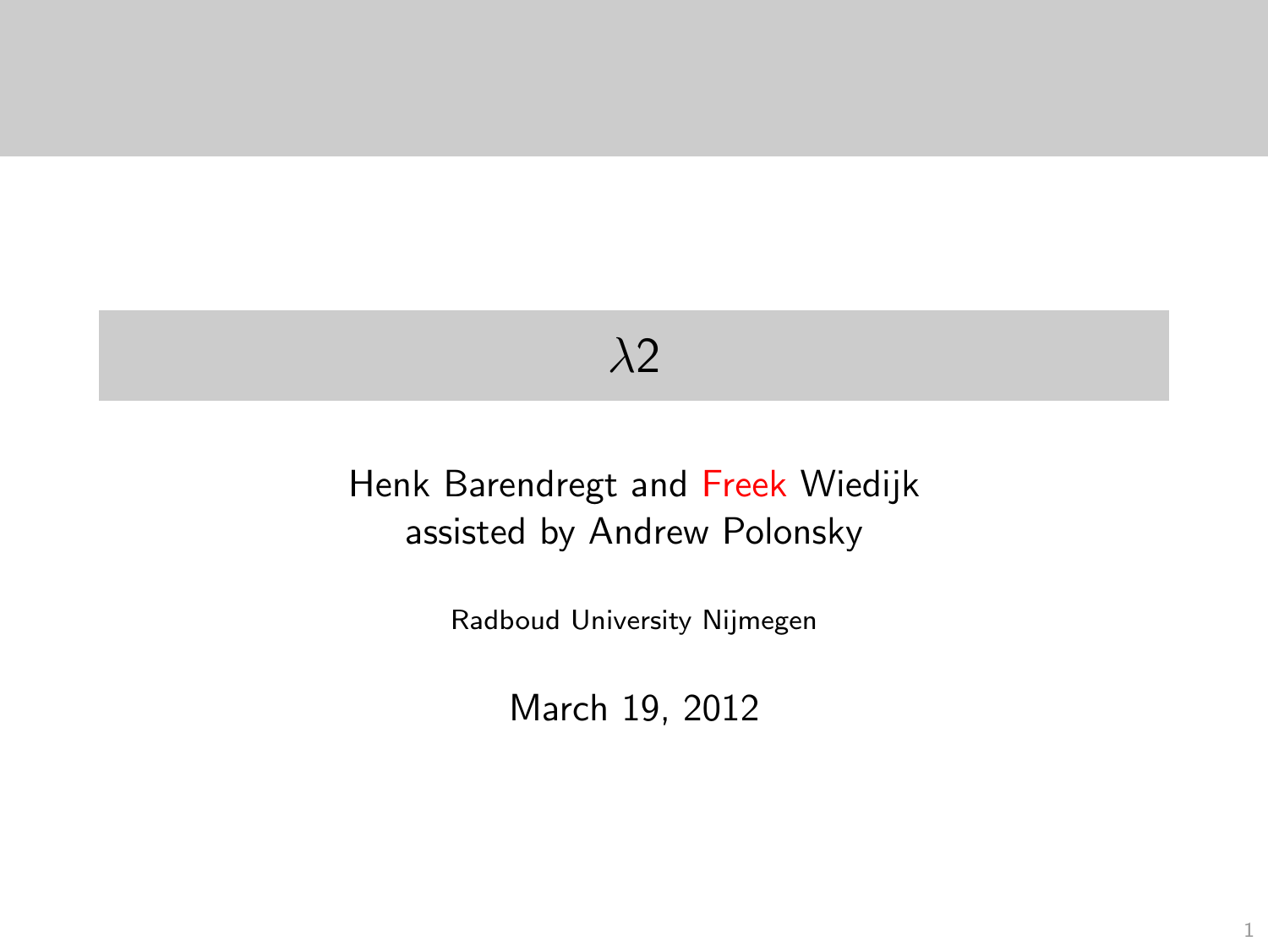<span id="page-1-0"></span>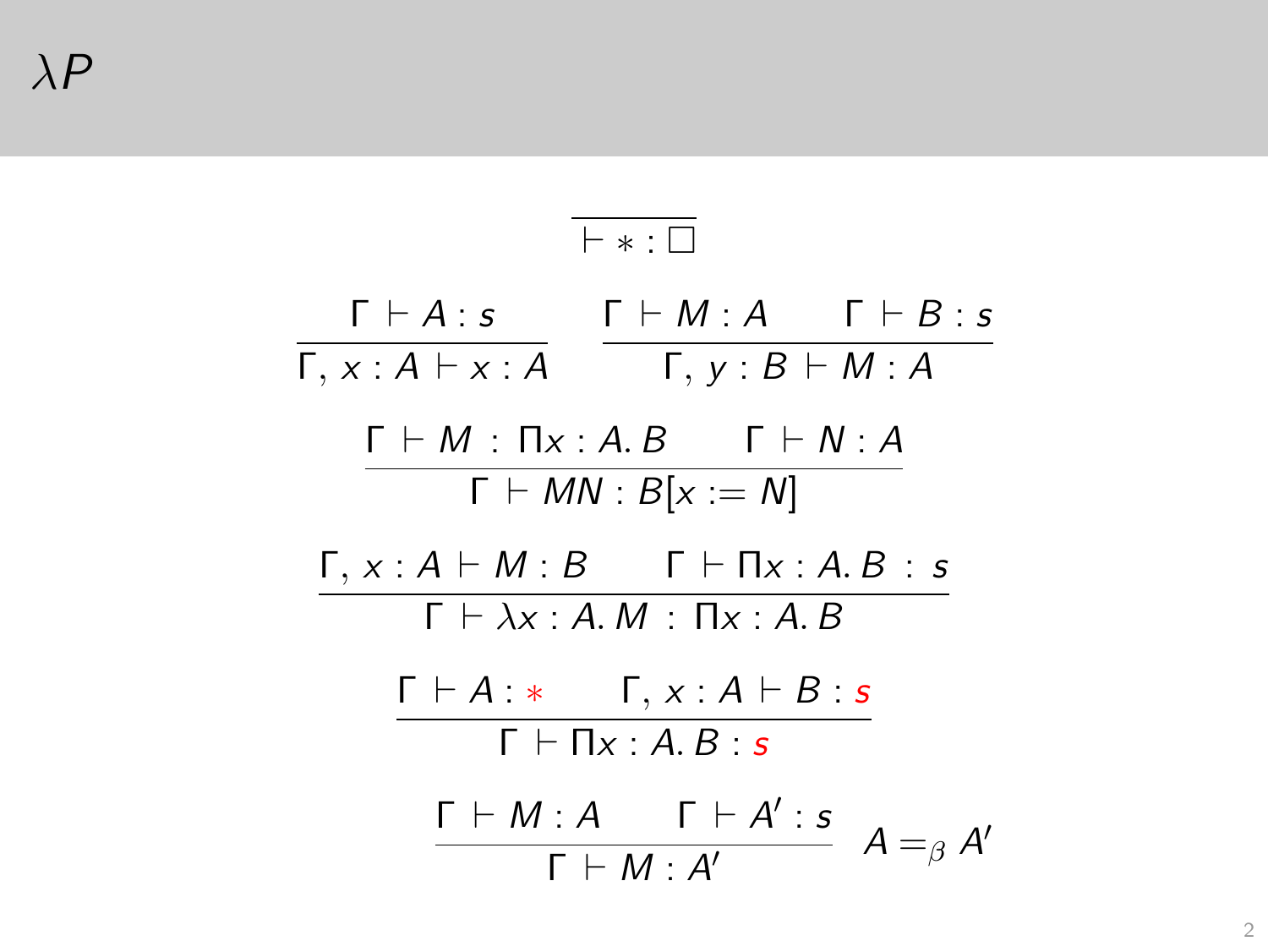<span id="page-2-0"></span>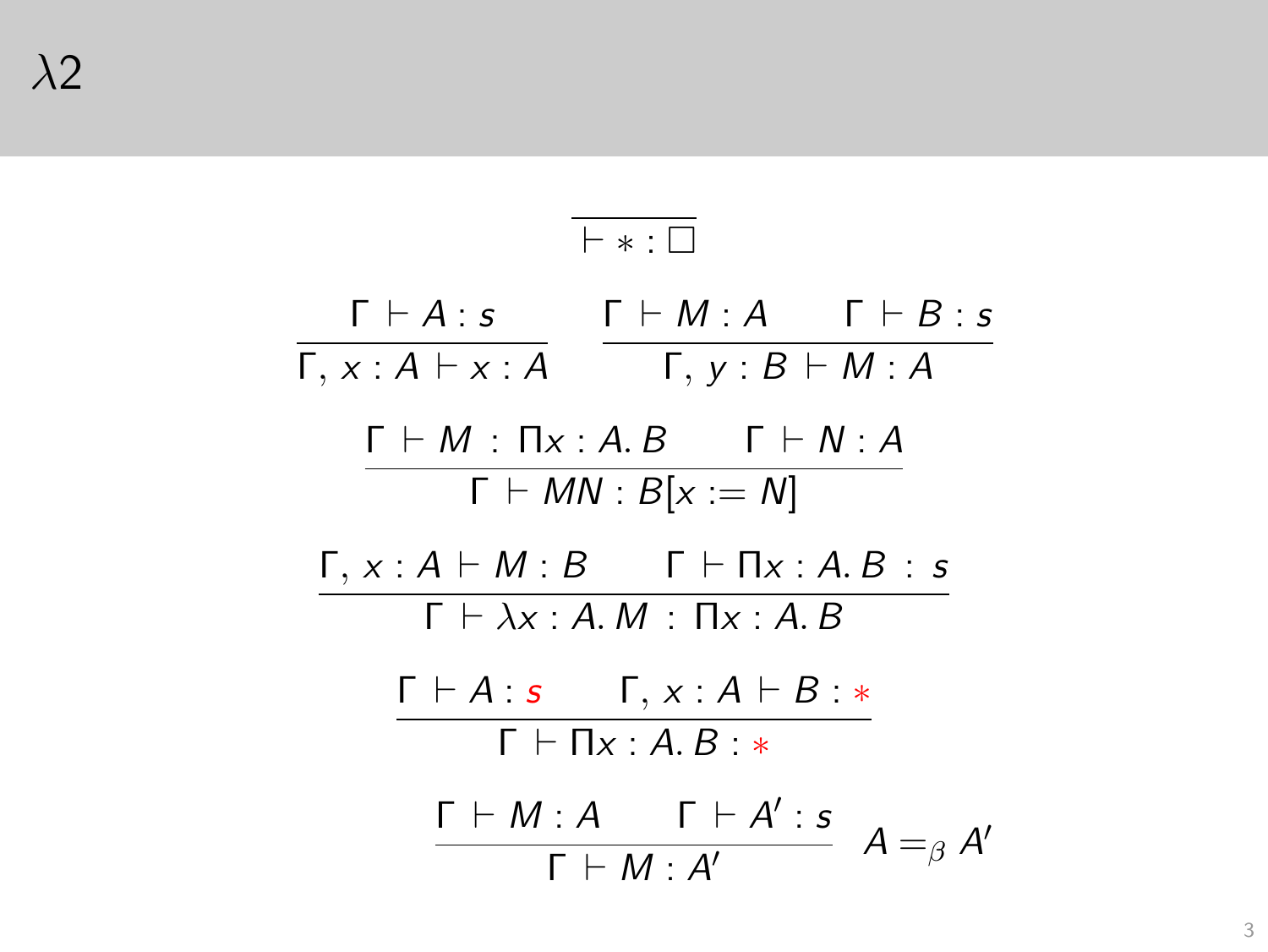# <span id="page-3-0"></span>second order propositional logic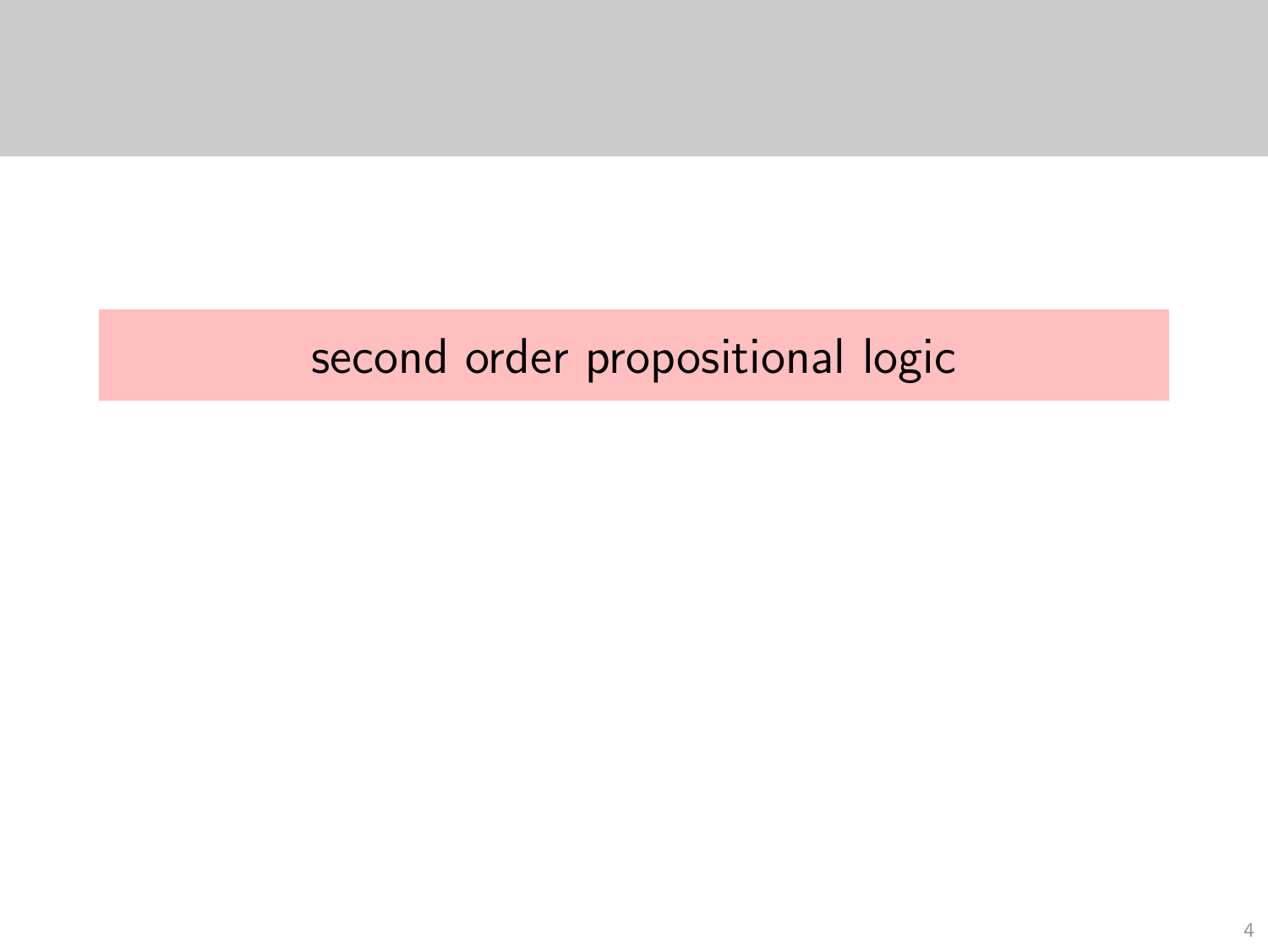#### second order logic

second order  $logic =$  quantification over predicates

- $=$  quantification over sets
- = quantification over functions

quantification domains:

<span id="page-4-0"></span>first order objects second order objects, predicates on objects third order  $\dots$ ,  $\dots$ , predicates on predicates on objects . . . . . . higher order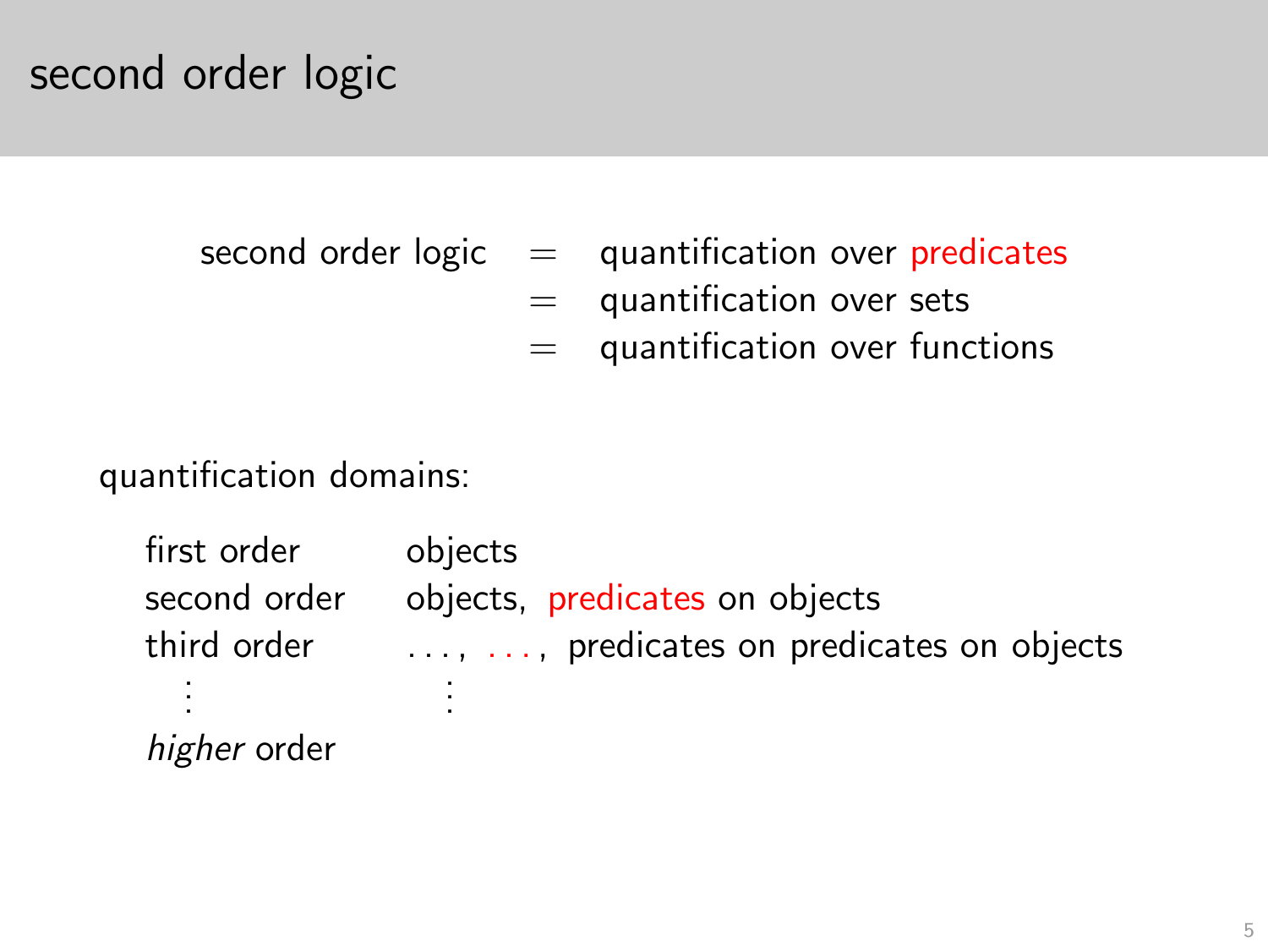## second order propositional logic

#### quantification over predicates ↓ quantification over propositions

rules very similar to predicate logic much simpler!

- no term variables
- no terms
- <span id="page-5-0"></span>'toy version' of predicate logic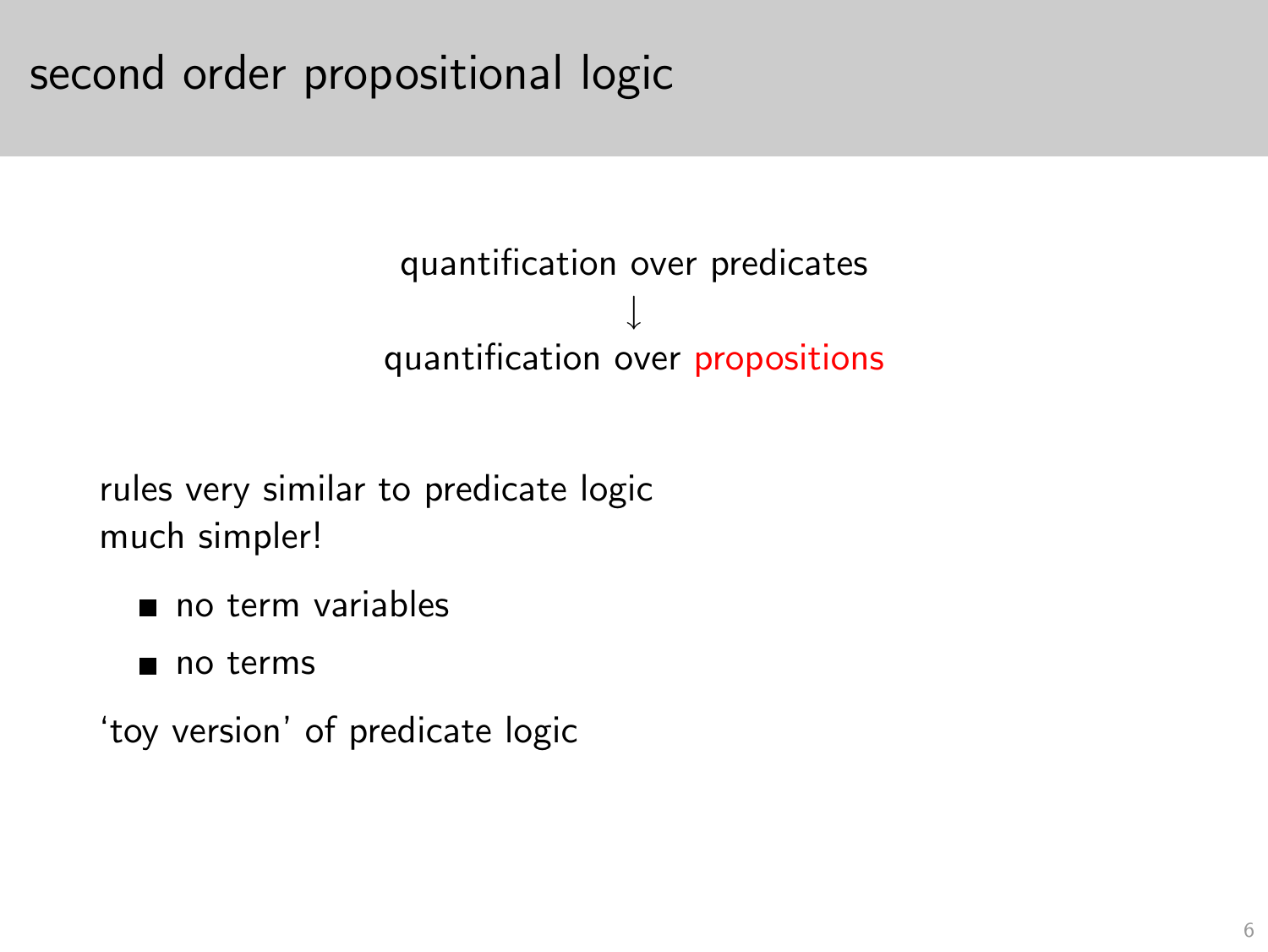syntax

#### $A$  ::= a  $\mid A \rightarrow A \mid \forall a. A$ | | formula propositional variable

example:

$$
\forall c.\, ((a \to b \to c) \to (b \to a \to c))
$$

<span id="page-6-0"></span>a and b: free variables c: bound variable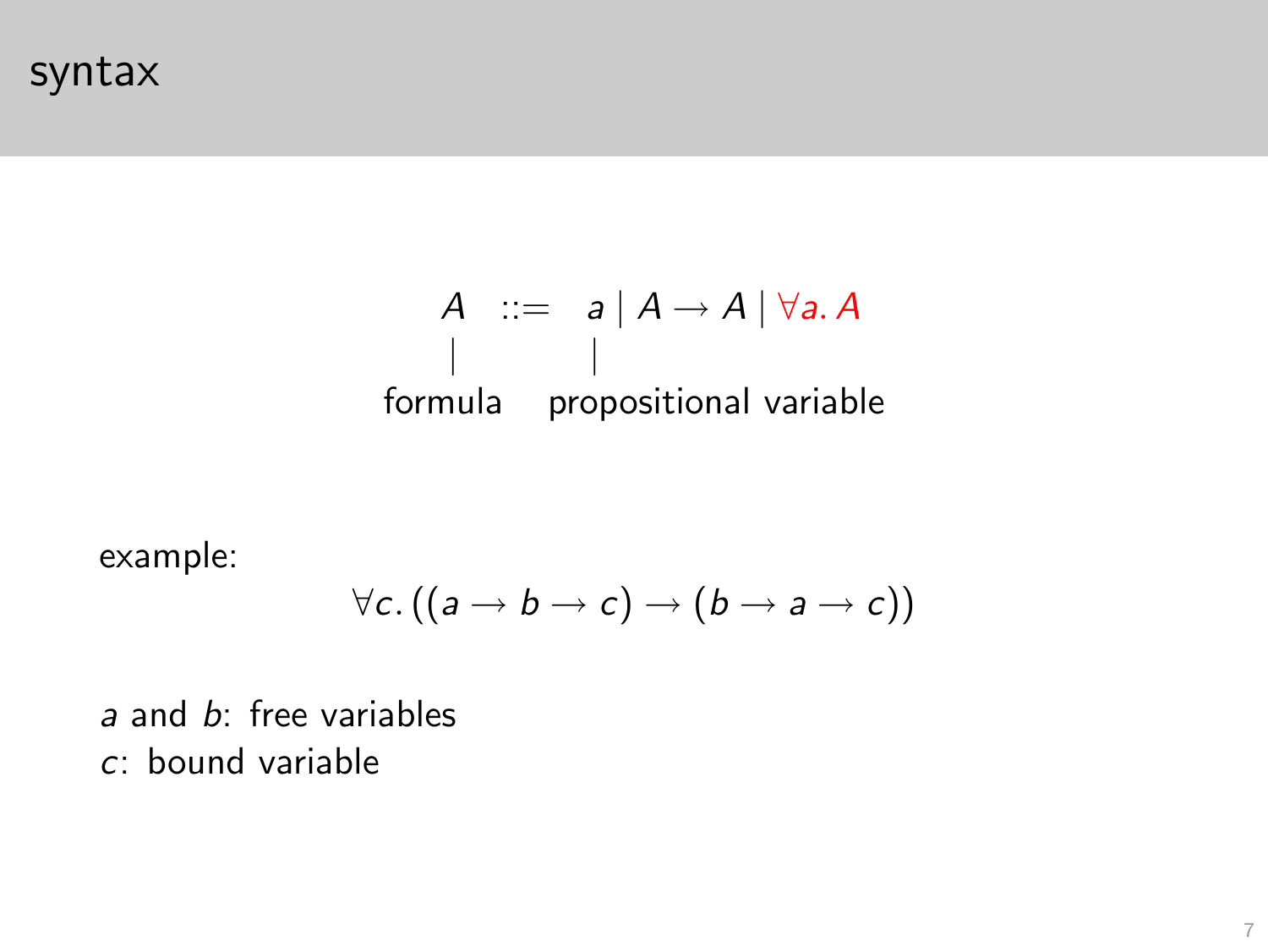## free versus universally quantified variables

<span id="page-7-0"></span>difference between:

$$
a \rightarrow a
$$
 if it rains, then it rains  

$$
\forall a. a \rightarrow a
$$
 for all propositions a holds: if a, then a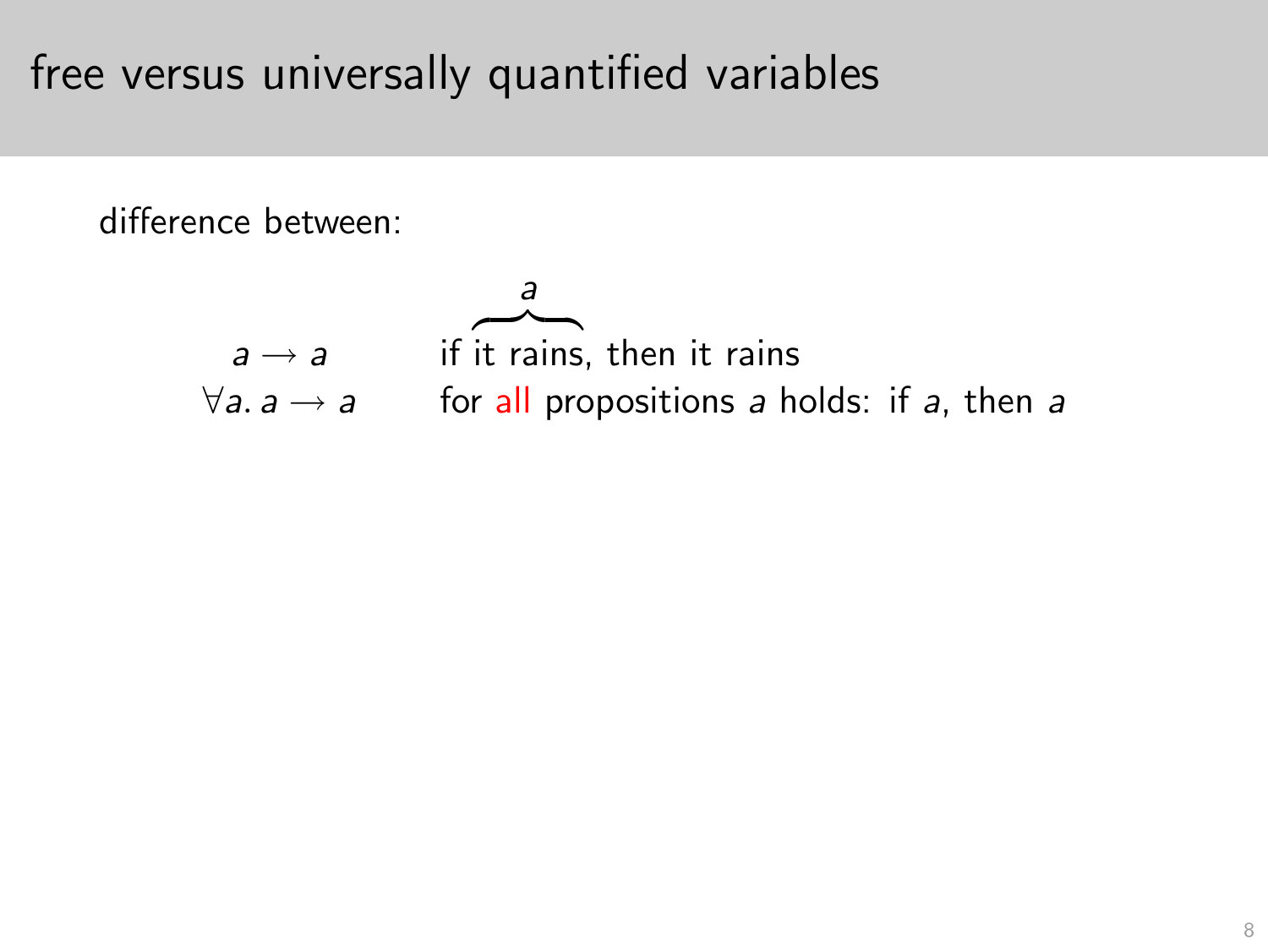# proof rules

<span id="page-8-0"></span>
$$
\begin{array}{ccc}\n\overline{\Gamma \vdash A} & A \in \Gamma \\
\frac{\Gamma, A \vdash B}{\Gamma \vdash A \rightarrow B} \rightarrow I & \frac{\Gamma \vdash A \rightarrow B & \Gamma \vdash A}{\Gamma \vdash B} \rightarrow E \\
\frac{\Gamma \vdash A}{\Gamma \vdash \forall a.A} \forall I & \frac{\Gamma \vdash \forall a.A}{\Gamma \vdash A[a := B]} \forall E \\
\downarrow \\
a \text{ not free in } \Gamma\n\end{array}
$$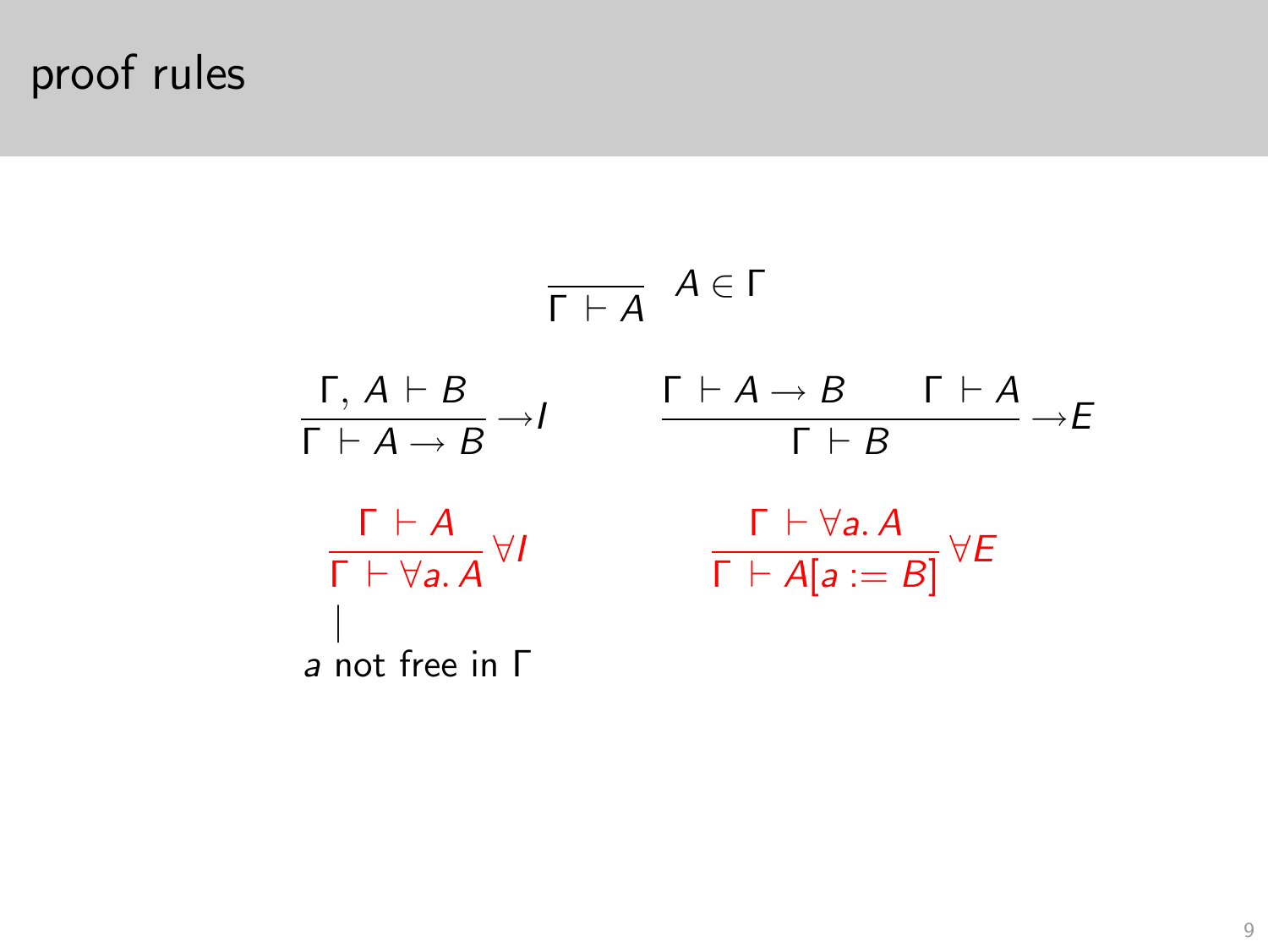example

$$
\frac{a \rightarrow b \rightarrow c^x \qquad a^z \rightarrow E}{b \rightarrow c} \rightarrow E
$$
\n
$$
\frac{c}{a \rightarrow c} \rightarrow I_z
$$
\n
$$
\frac{1}{b \rightarrow a \rightarrow c} \rightarrow I_y
$$
\n
$$
\frac{1}{\sqrt{a \rightarrow b \rightarrow c} \rightarrow (b \rightarrow a \rightarrow c)} \rightarrow I_x
$$
\n
$$
\frac{1}{\sqrt{c} \cdot ((a \rightarrow b \rightarrow c) \rightarrow (b \rightarrow a \rightarrow c))} \vee I_z
$$

<span id="page-9-0"></span>proof term:

$$
\lambda c: *, \lambda x: a \rightarrow b \rightarrow c. \lambda y: b. \lambda z: a. xzy
$$
  
\n
$$
\lambda 2!
$$
  
\n
$$
\Pi c: *, ((a \rightarrow b \rightarrow c) \rightarrow (b \rightarrow a \rightarrow c))
$$

[⇐](#page-0-0)[←](#page-8-0)[10](#page-45-0)[→](#page-10-0)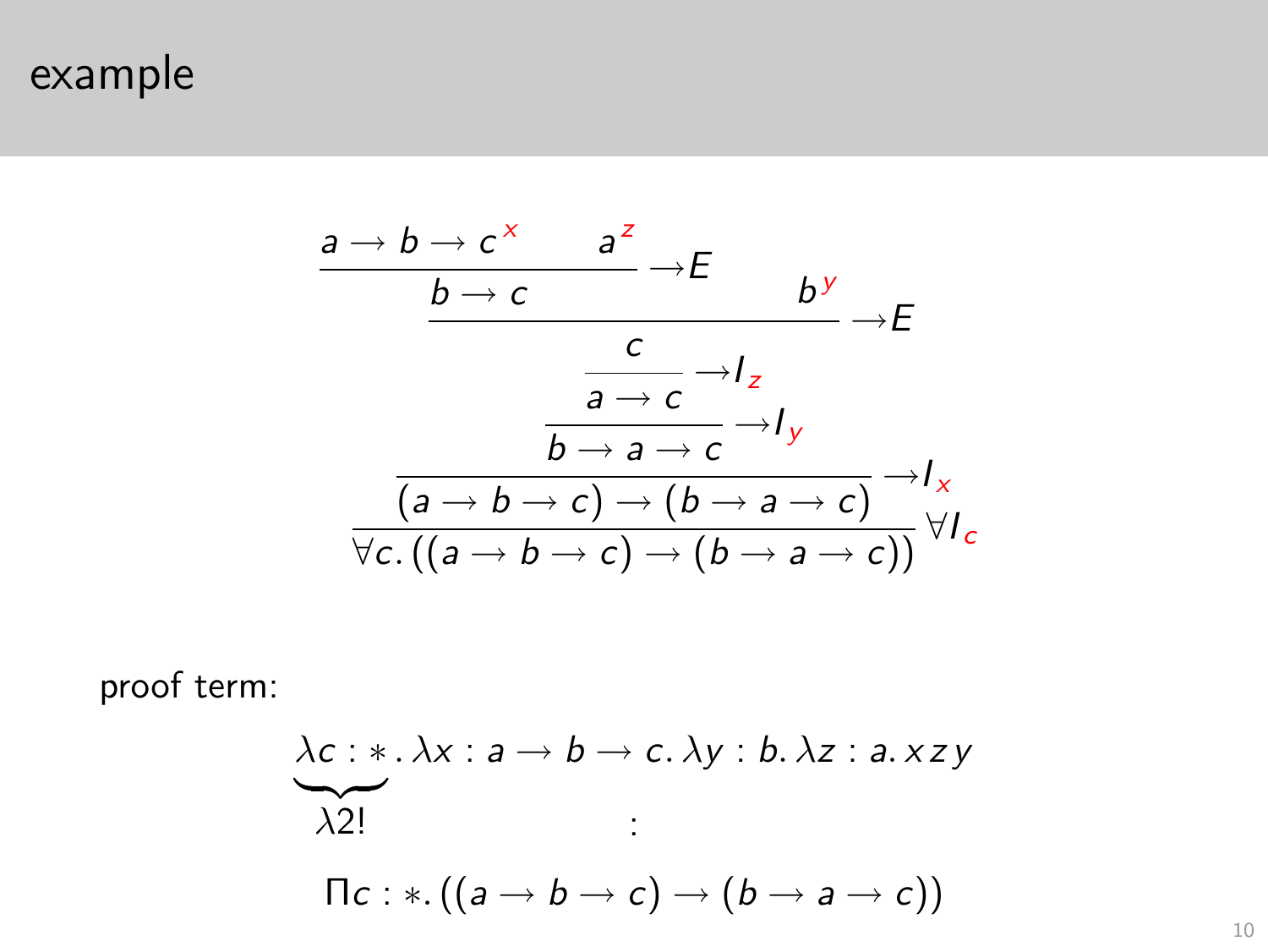## polymorphic identity

$$
\frac{a^x}{a \to a} \to I_x
$$
  

$$
\frac{a}{\forall a. a \to a} \forall I_a
$$

proof term:

$$
\lambda a: \ast, \lambda x: a. x \quad \Pi a: \ast, a \rightarrow a
$$

<span id="page-10-0"></span>polymorphic identity function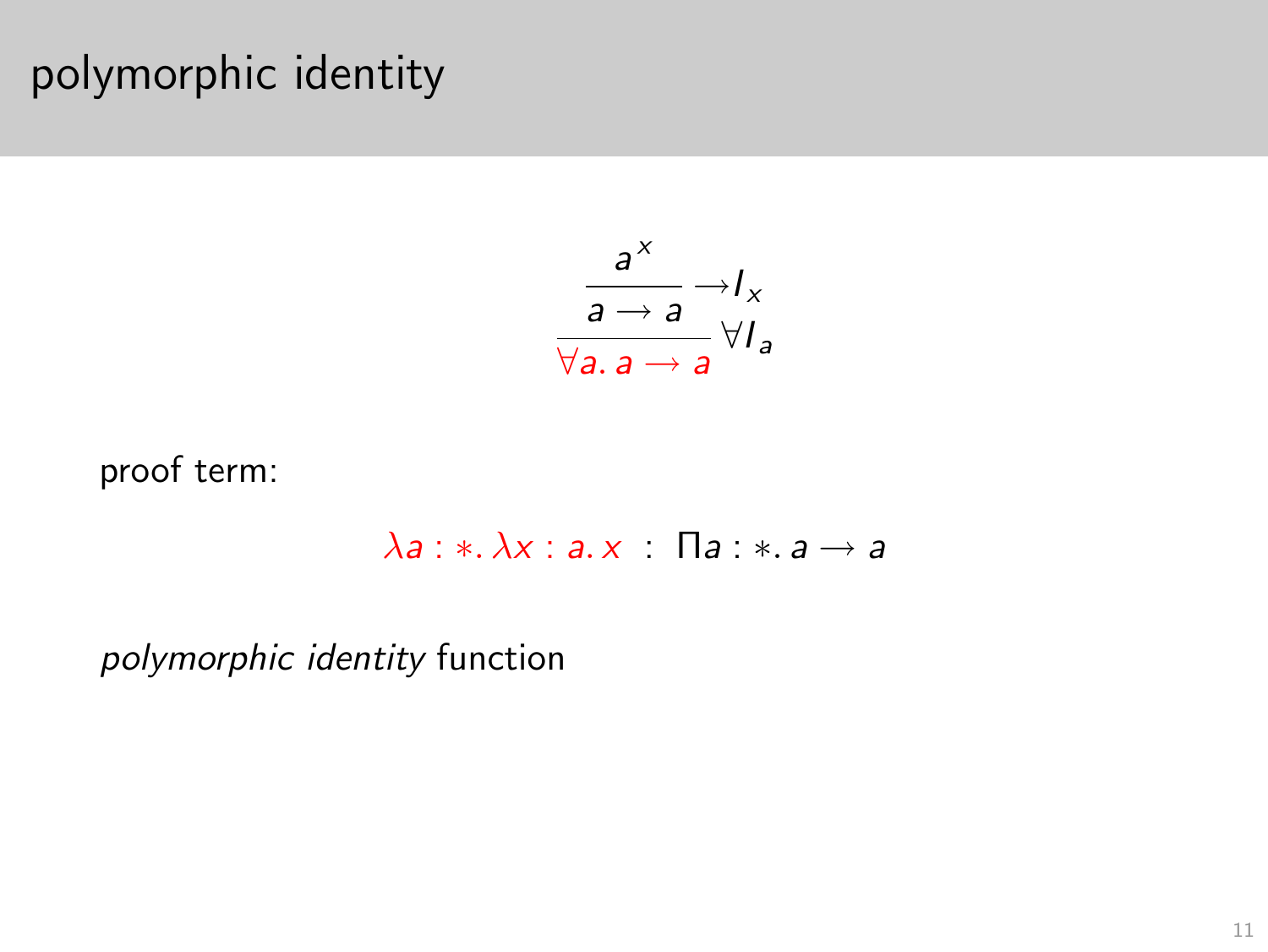notations

here: PTS notation

<span id="page-11-0"></span>variant  $\lambda$ 2 notations:

 $\lambda a : * \ldots$  also written as  $\Lambda a \ldots$  $\Pi a : * \dots$  also written as  $\forall a \dots$ 

 $\bigwedge a \lambda x : a \cdot x : \forall a \cdot a \rightarrow a$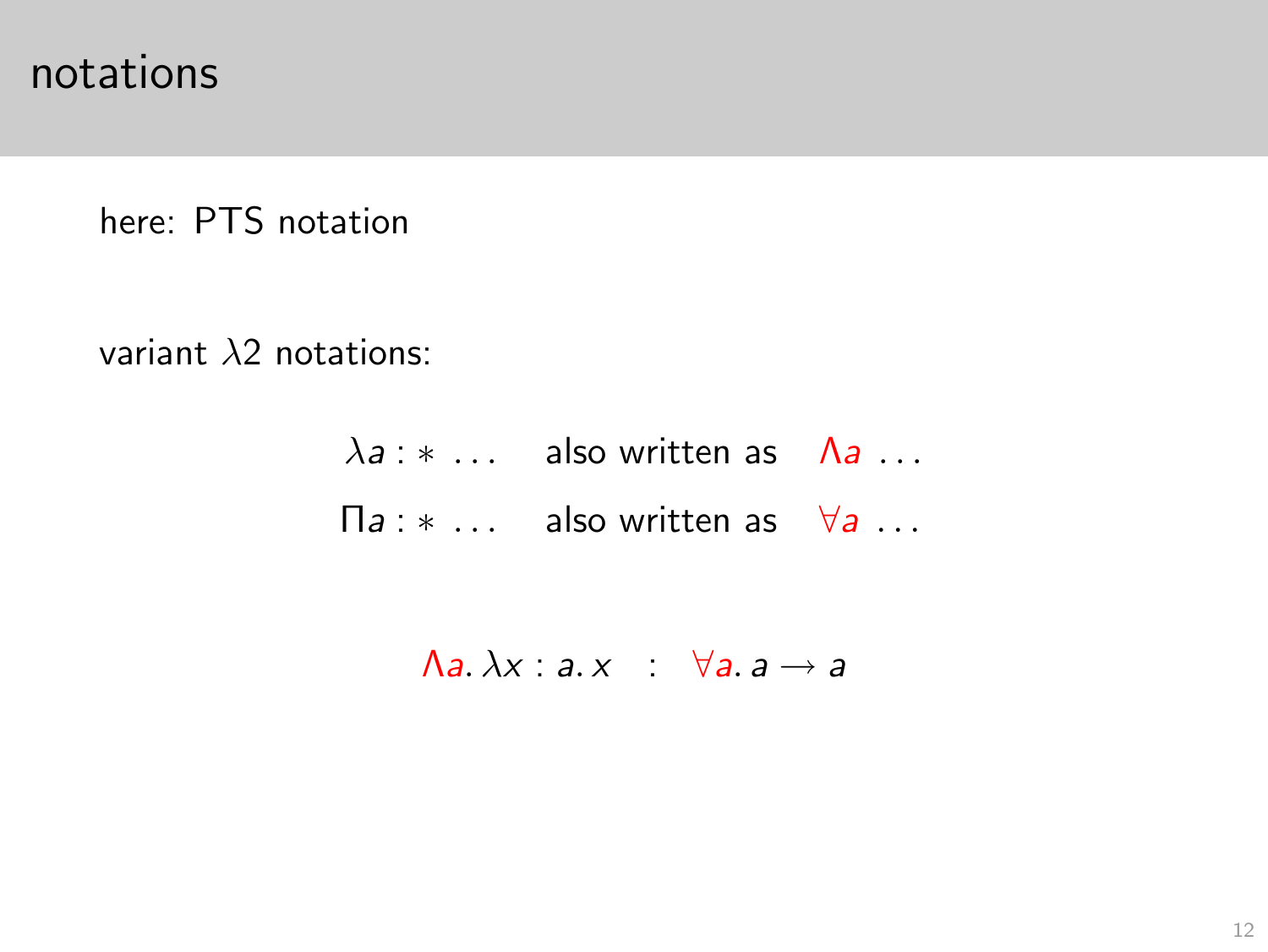<span id="page-12-0"></span>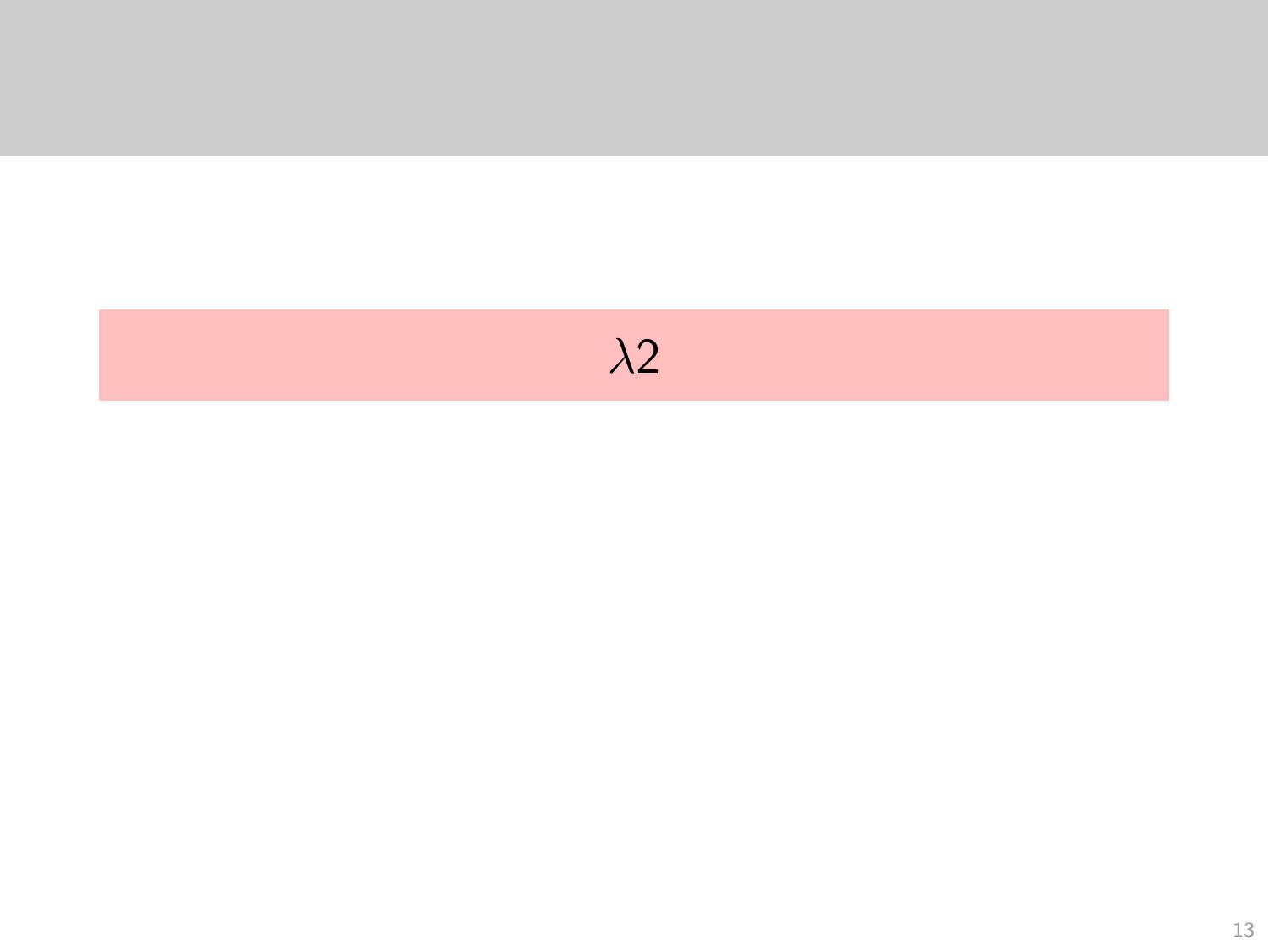#### PTS given by:

$$
S = {*, \square} \nA = {(*, \square)} \nR = {(*, *), (\square, *)}
$$

<span id="page-13-0"></span>So, pseudo-terms:

 $M$  :=  $*$  |  $\Box$  |  $x$  | MM |  $\lambda x$  : M. M |  $\Pi x$  : M. M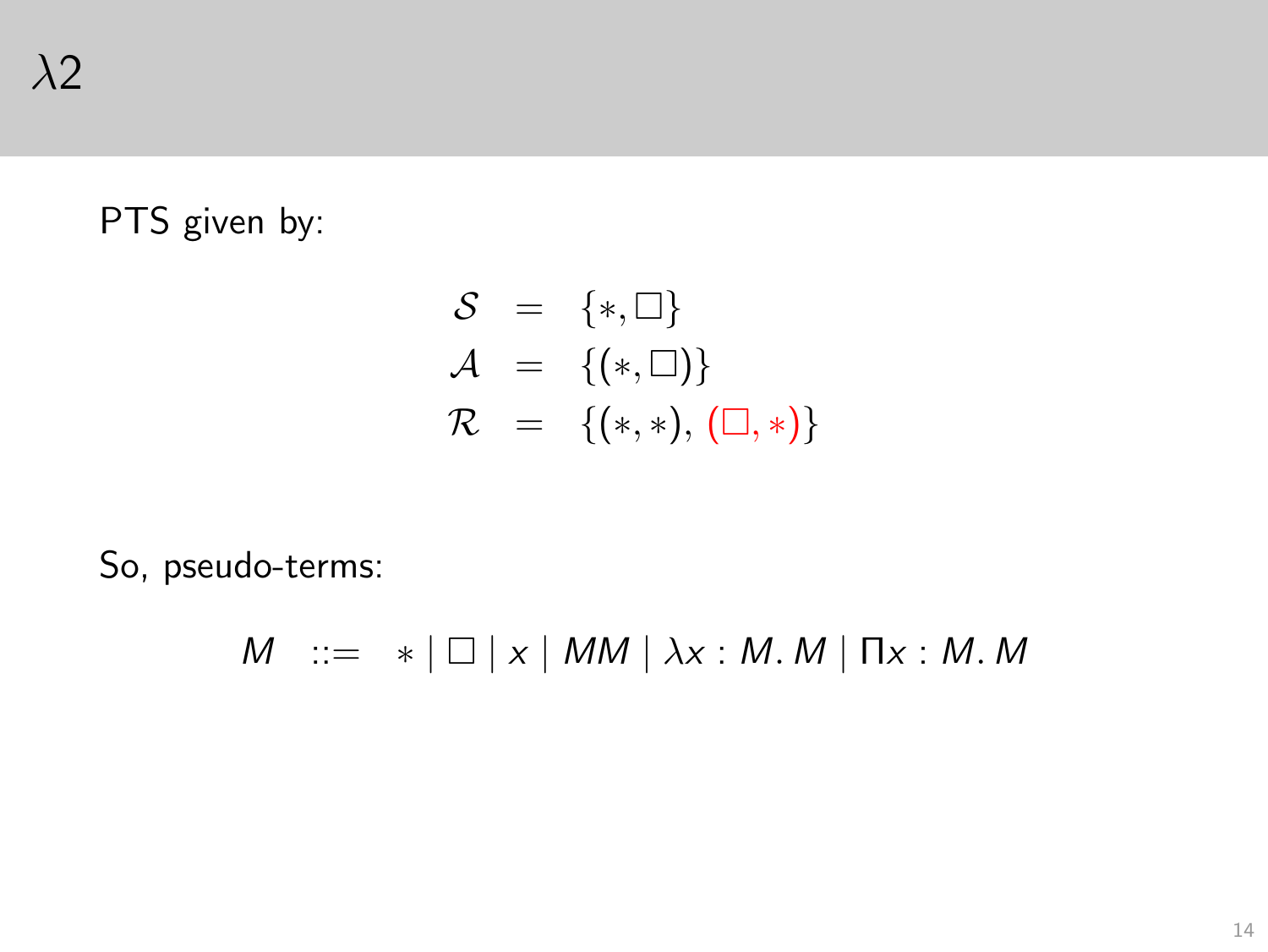typing rules

PTS rules with two product rules:

$$
\frac{\Gamma \vdash A : * \qquad \Gamma, x : A \vdash B : *}{\Gamma \vdash \Pi x : A.B : *}
$$

 $\Pi x : A \cdot B$  always is of the form  $A \rightarrow B$ 

$$
\frac{\Gamma \vdash A : \Box \qquad \Gamma, x : A \vdash B : *}{\Gamma \vdash \Pi x : A. B : *}
$$

<span id="page-14-0"></span>A always is of the form ∗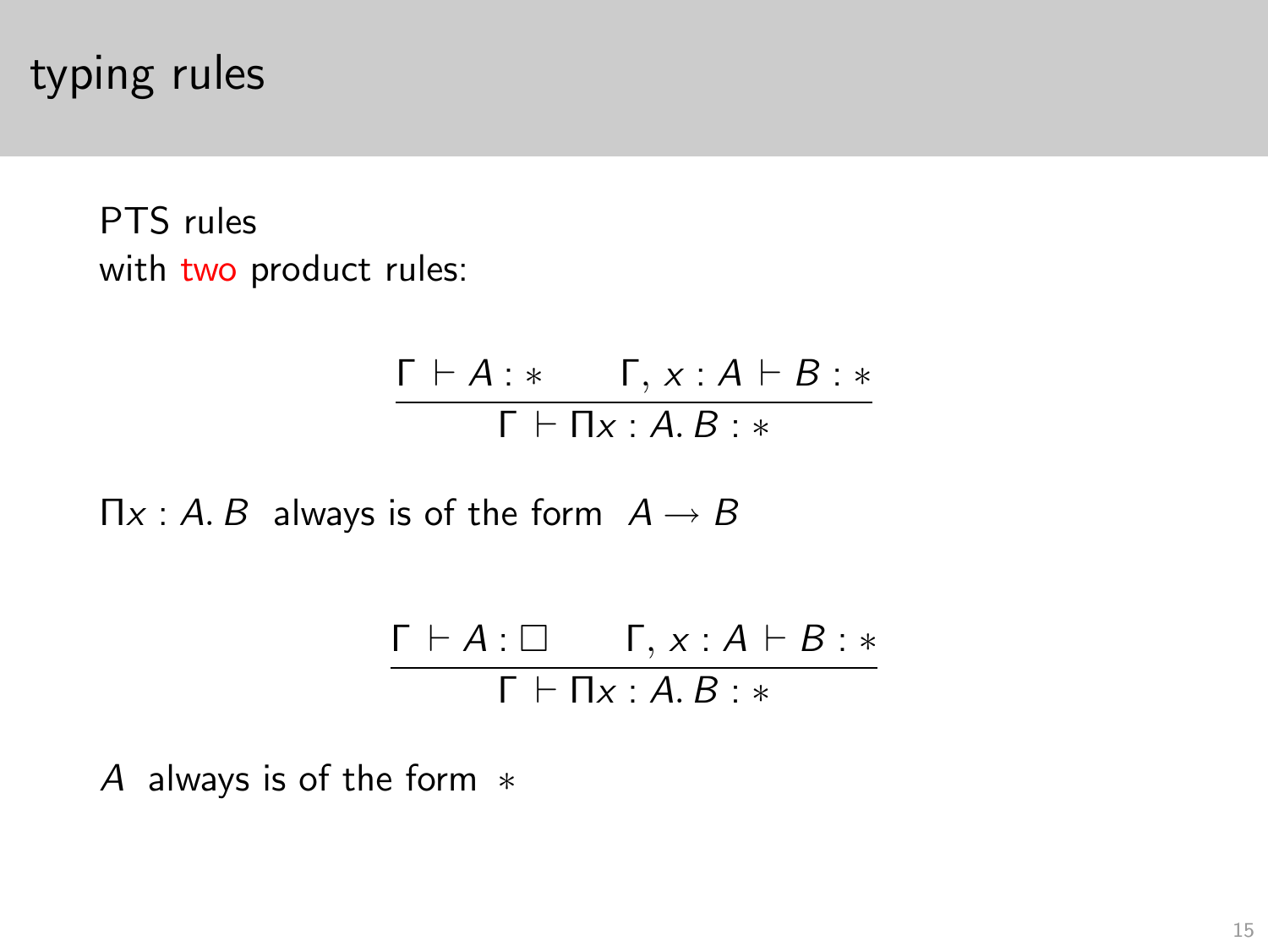# <span id="page-15-0"></span>simplified product rules

| $\Gamma \vdash A : *$                        | $\mathsf{\Gamma}\vdash B : *$ |
|----------------------------------------------|-------------------------------|
| $\Gamma\vdash A\rightarrow B: *$             |                               |
|                                              |                               |
| $\Gamma, a : * \vdash B : *$                 |                               |
| $\Gamma\vdash \Pi$ а : $\ast$ . $B$ : $\ast$ |                               |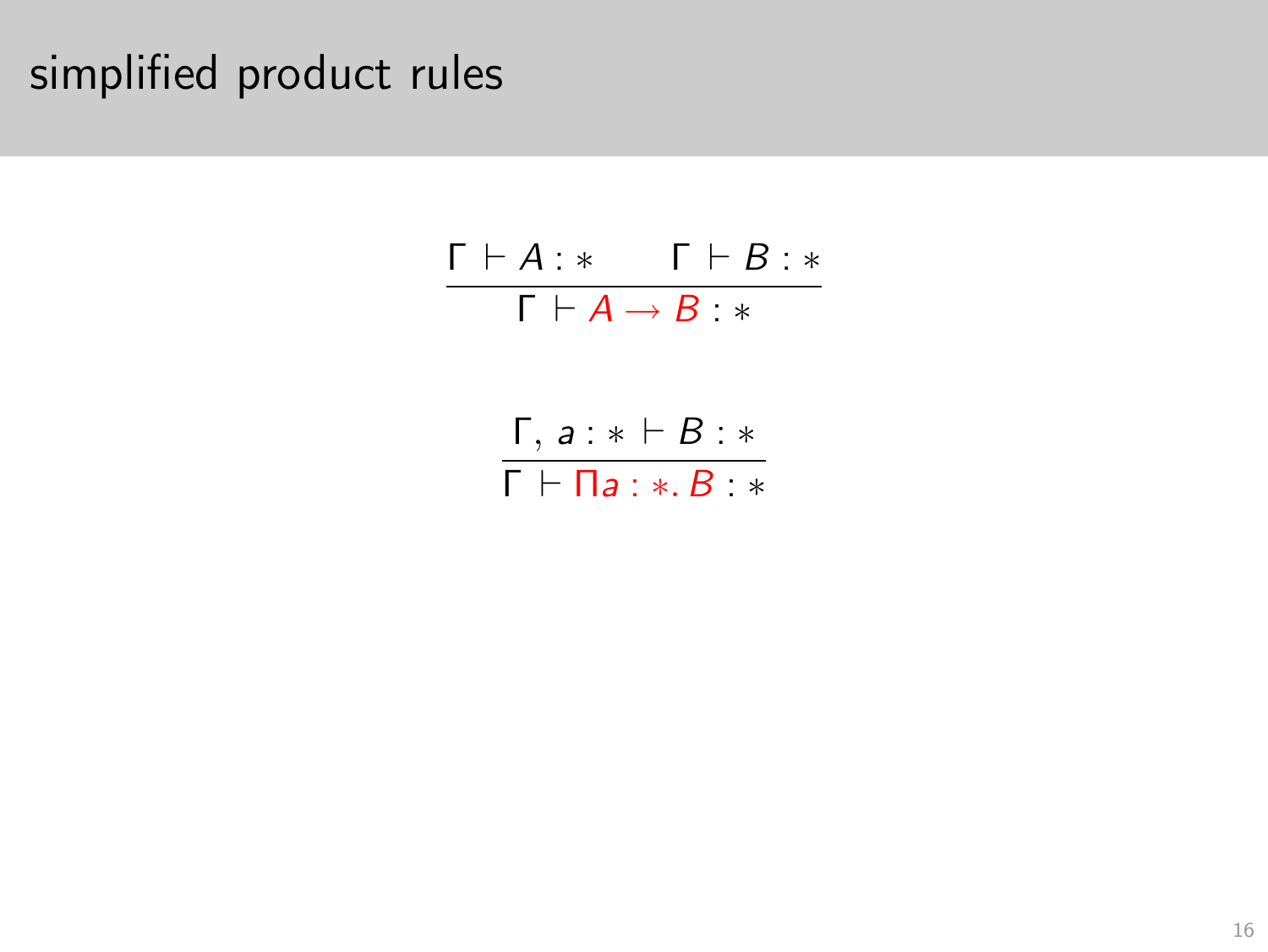### stratified grammar

pseudo-terms of  $\lambda$ 2 can be stratified pseudo-terms of  $\lambda P$  can not be stratified

<span id="page-16-0"></span>
$$
M \quad ::= \quad x \mid MM \mid MA \mid \lambda x : A \cdot M \mid \lambda a : * \cdot M
$$
\n
$$
A \quad ::= \quad a \mid A \rightarrow A \mid \Pi a : * \cdot A
$$
\n
$$
\downarrow
$$
\n
$$
\forall a \cdot A
$$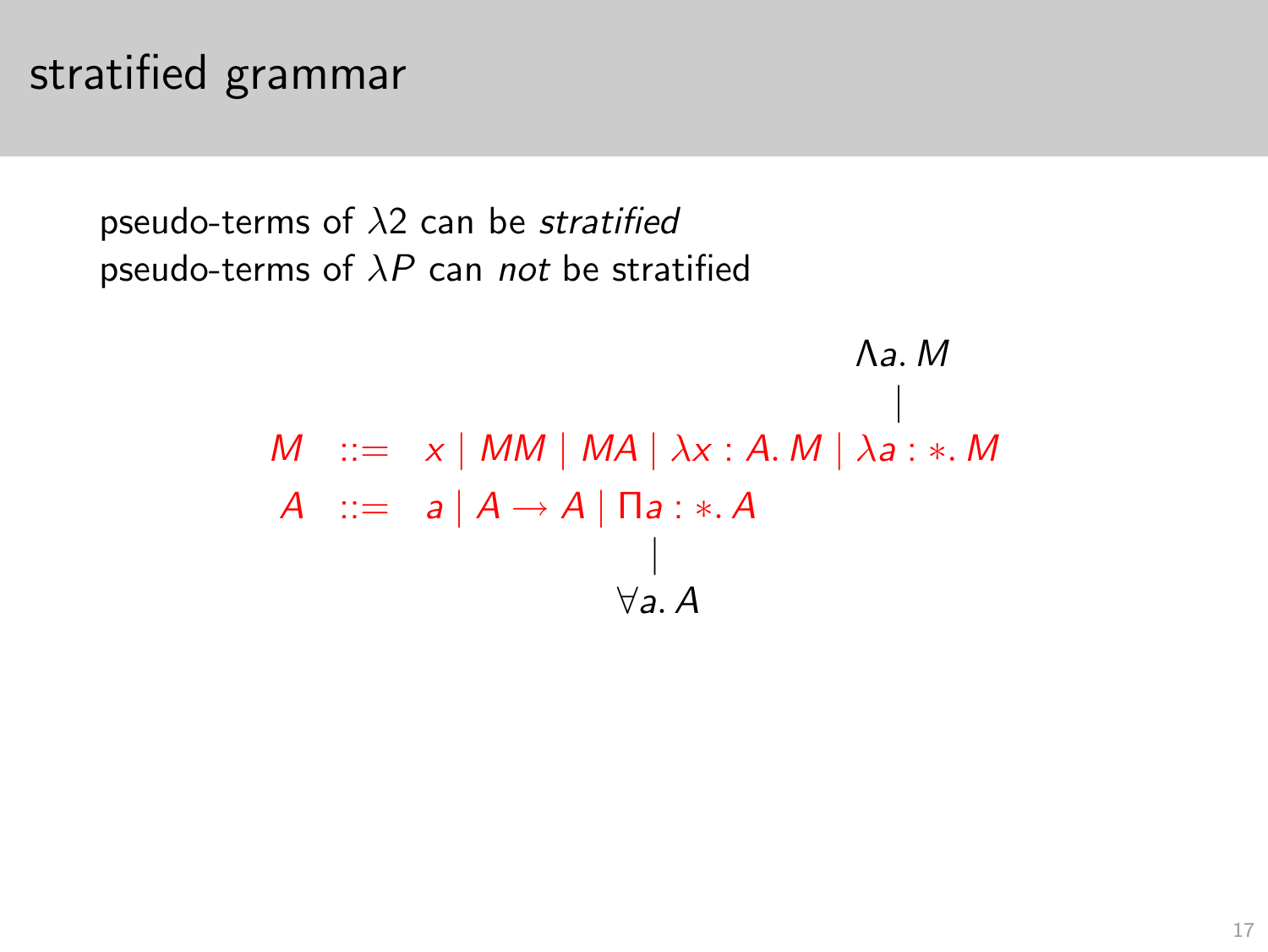## polymorphism

```
\lambda2 = polymorphic lambda calculus
```

```
types not fixed \rightsquigarrow type variables
```
<span id="page-17-0"></span>polymorphism:  $f : \Pi a : * a \rightarrow a$ arbitrary type can be substituted for a parametrized family of functions overloading:  $f : nat \rightarrow nat$ f : real  $\rightarrow$  real

> don't need to be related different functions with same name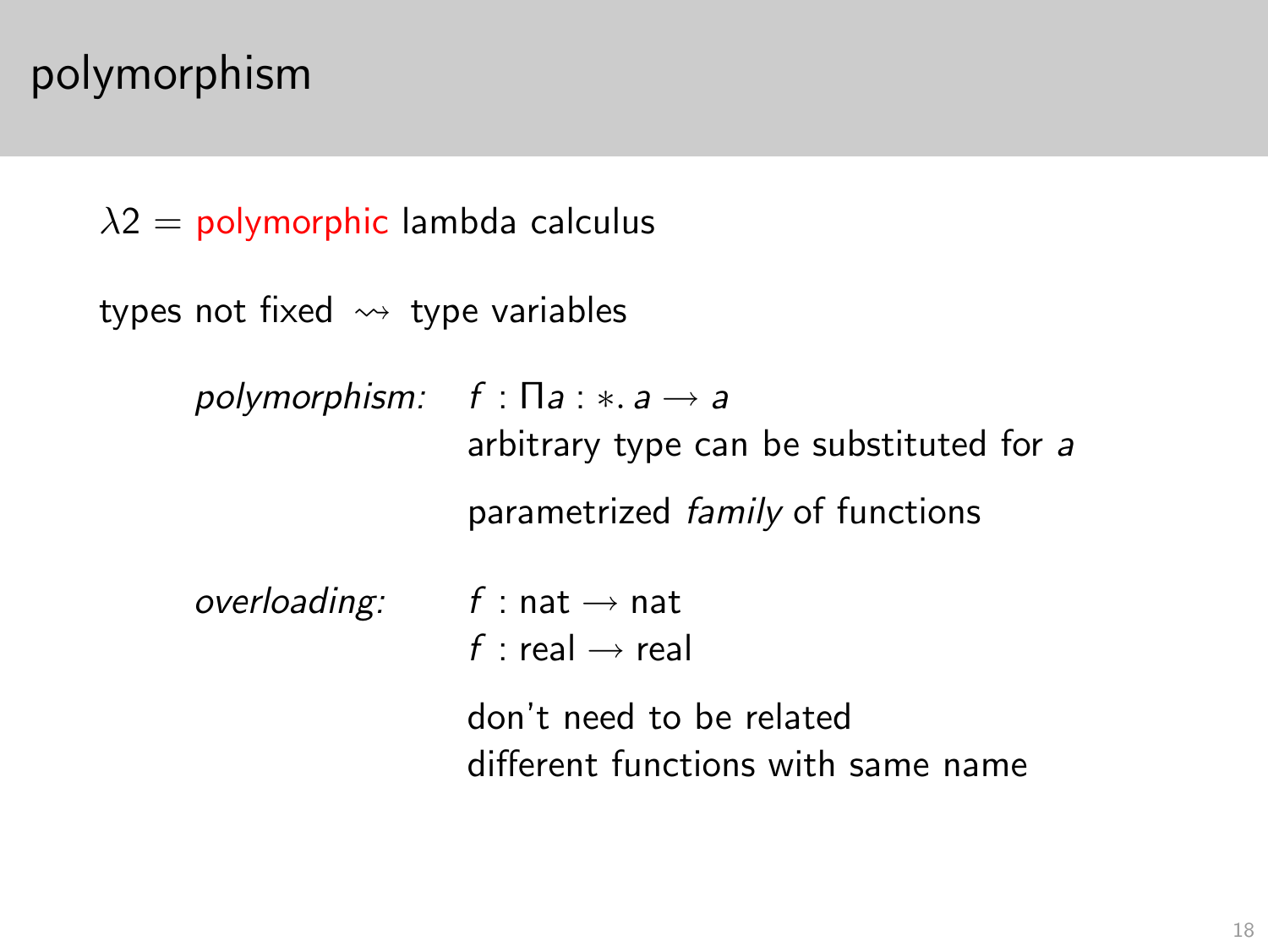# <span id="page-18-0"></span>polymorphic lists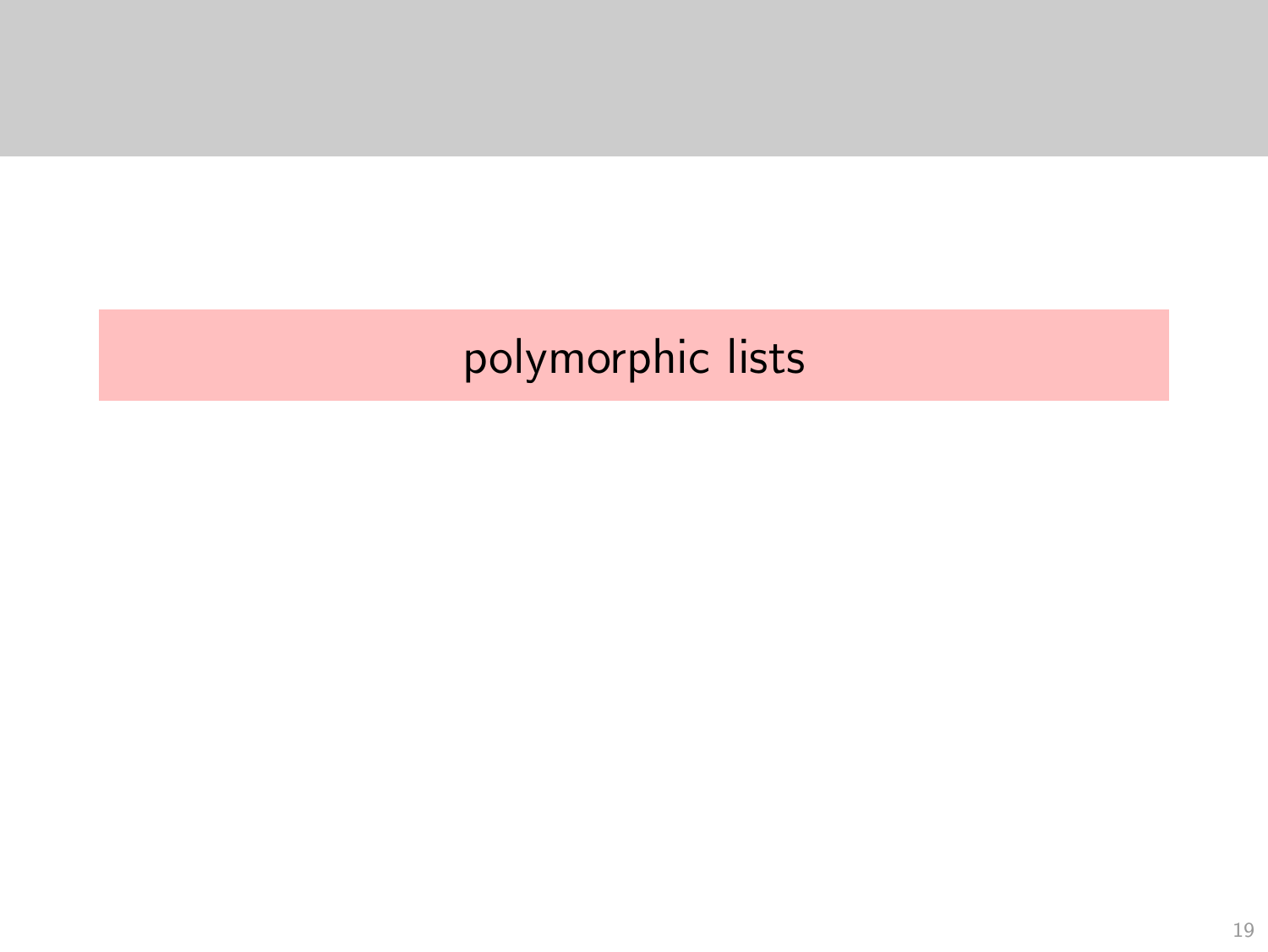## polymorphic lists

| $list : *$                                       |                                                                                                                  | list of numbers                                                                                    |
|--------------------------------------------------|------------------------------------------------------------------------------------------------------------------|----------------------------------------------------------------------------------------------------|
| polylist $A : *$<br>polylist : $* \rightarrow *$ |                                                                                                                  | list of objects of type $A : *$                                                                    |
|                                                  |                                                                                                                  | note: $* \rightarrow *$ is not a $\lambda$ 2 type!<br>$* \rightarrow *$ is a $\lambda \omega$ type |
|                                                  | polynil : $\prod a : *$ polylist a<br>polycons : $\prod a : * a \rightarrow$ polylist $a \rightarrow$ polylist a |                                                                                                    |

<span id="page-19-0"></span> $\langle 0, 1 \rangle \rightarrow$  polycons nat 0 (polycons nat (suc 0) (polynil nat))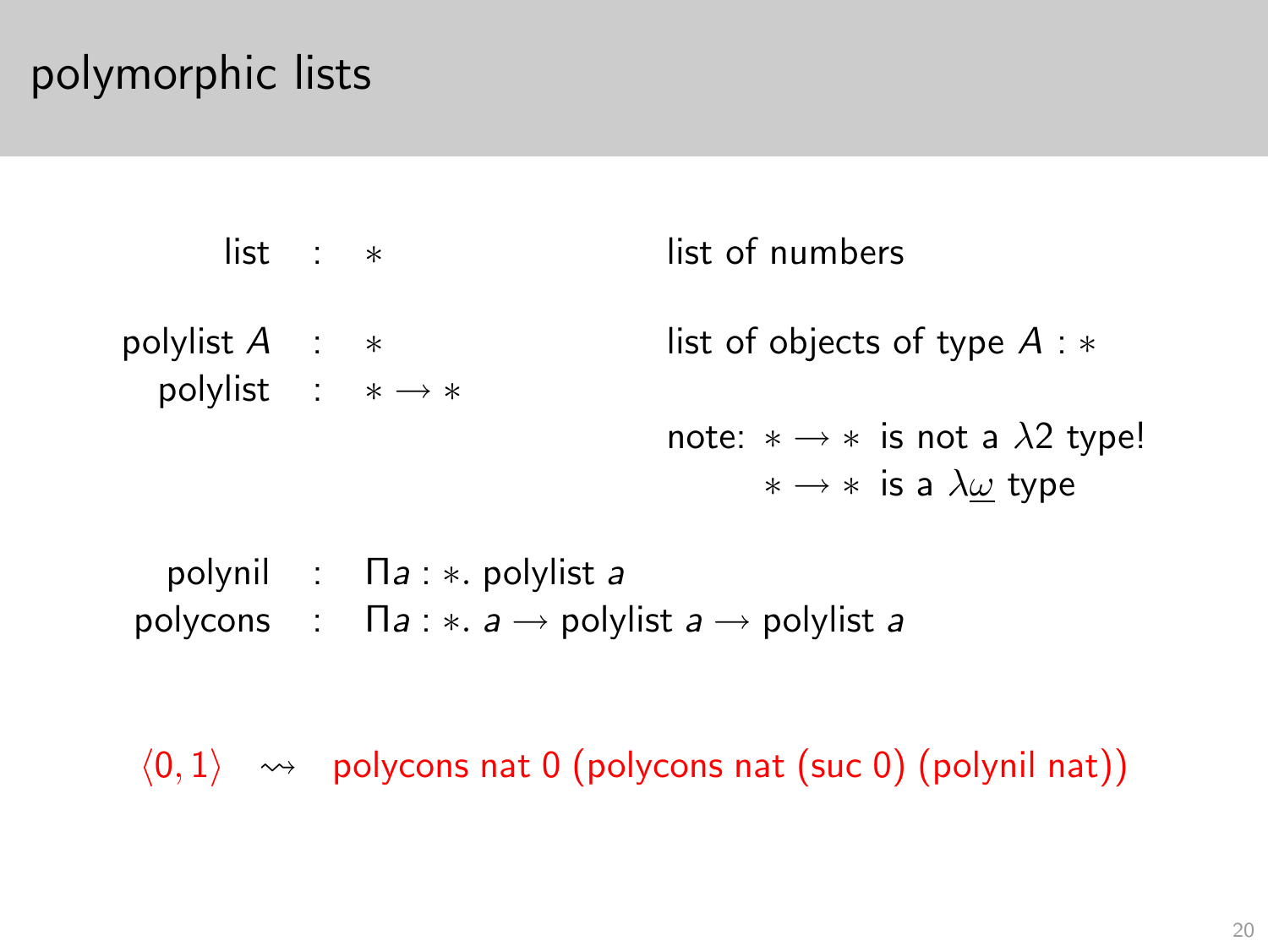#### polymorphic vectors



polyvec :  $* \rightarrow nat \rightarrow *$ polynil :  $\prod a : *$ . polyvec a 0 polycons :  $\prod a : * \prod n : n \in a \rightarrow$  polyvec  $a \cap n \rightarrow$  polyvec  $a$  (suc n)

<span id="page-20-0"></span> $\langle 0,1\rangle \rightarrow$  polycons nat (suc 0) 0 (polycons nat 0 (suc 0) (polynil nat))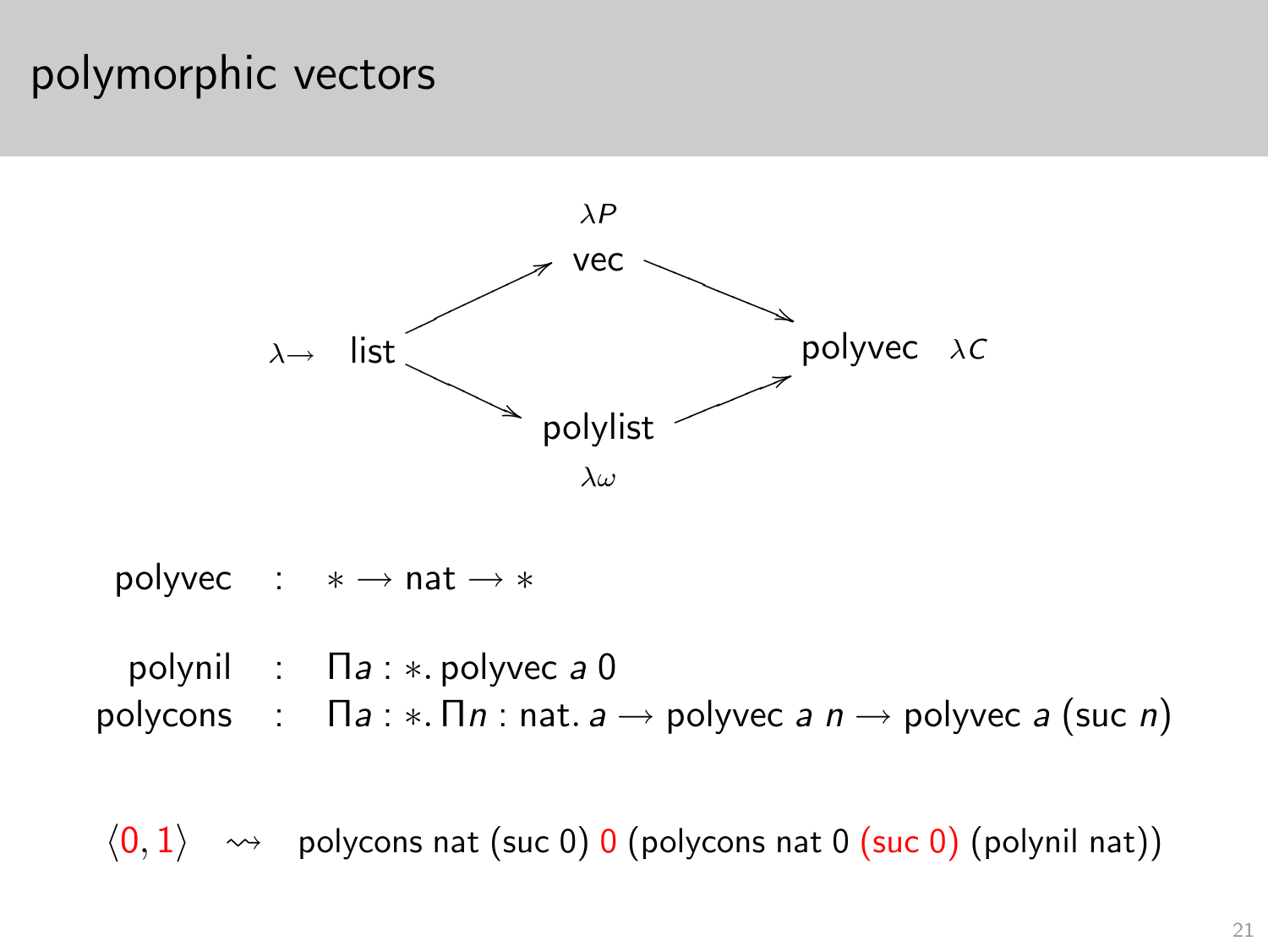# <span id="page-21-0"></span>logical operations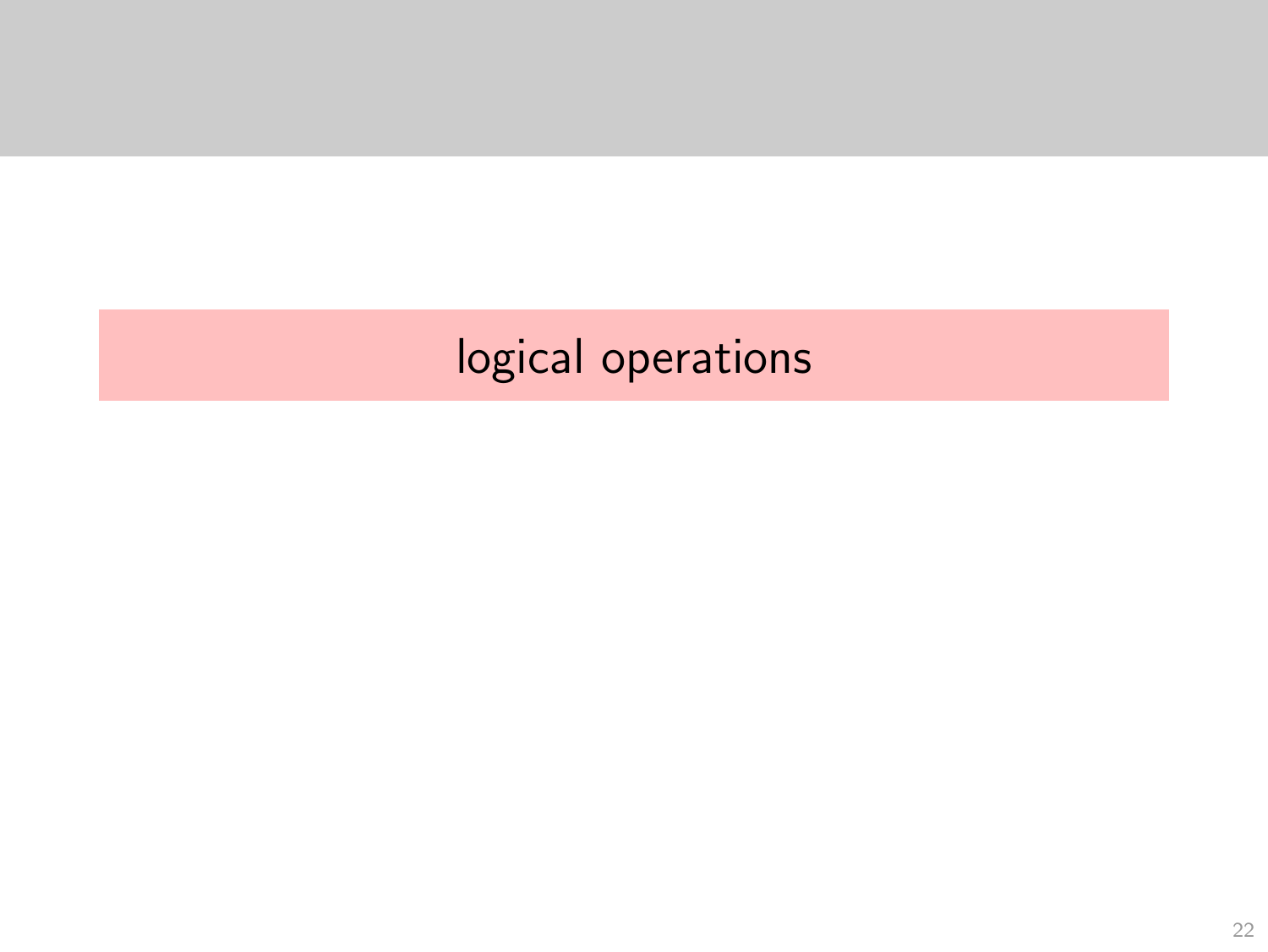### logical operations

<span id="page-22-0"></span>'impredicative definitions' in minimal second order logic:

| $A \to B$      | primitive in $\lambda \rightarrow$                                                     |
|----------------|----------------------------------------------------------------------------------------|
| $\forall x. A$ | primitive in $\lambda P$                                                               |
| $\forall a. A$ | primitive in $\lambda$ 2                                                               |
|                | $\perp$ := $\forall c. c$                                                              |
|                | $\top$ = $\forall c. c \rightarrow c$                                                  |
|                | $\neg A := \forall c. A \rightarrow c$                                                 |
|                | $A \wedge B := \forall c. (A \rightarrow B \rightarrow c) \rightarrow c$               |
|                | $A \vee B := \forall c. (A \rightarrow c) \rightarrow (B \rightarrow c) \rightarrow c$ |
|                | $\exists x. A = \forall c. (\forall x. A \rightarrow c) \rightarrow c$                 |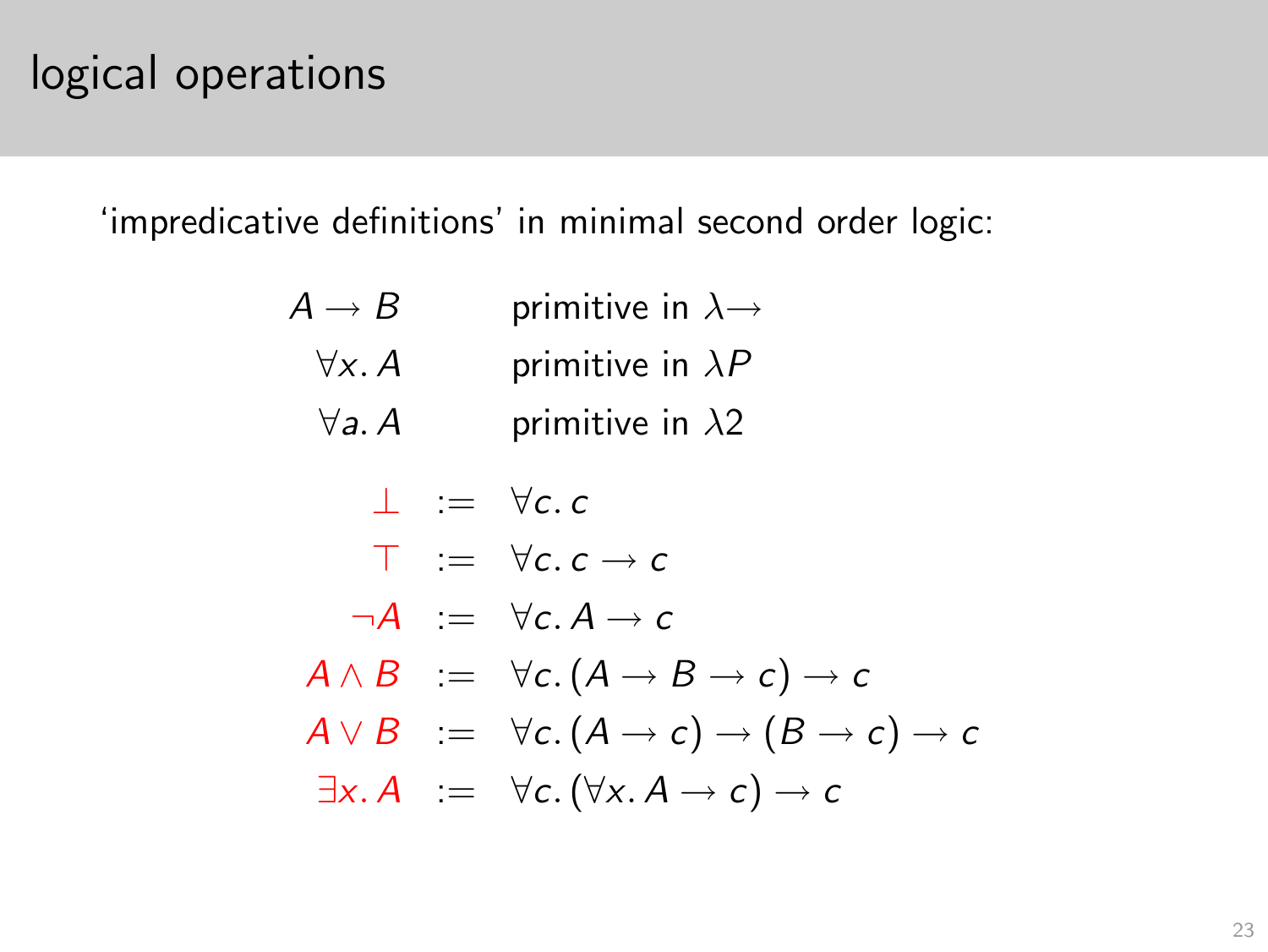#### ∧ introduction

<span id="page-23-0"></span>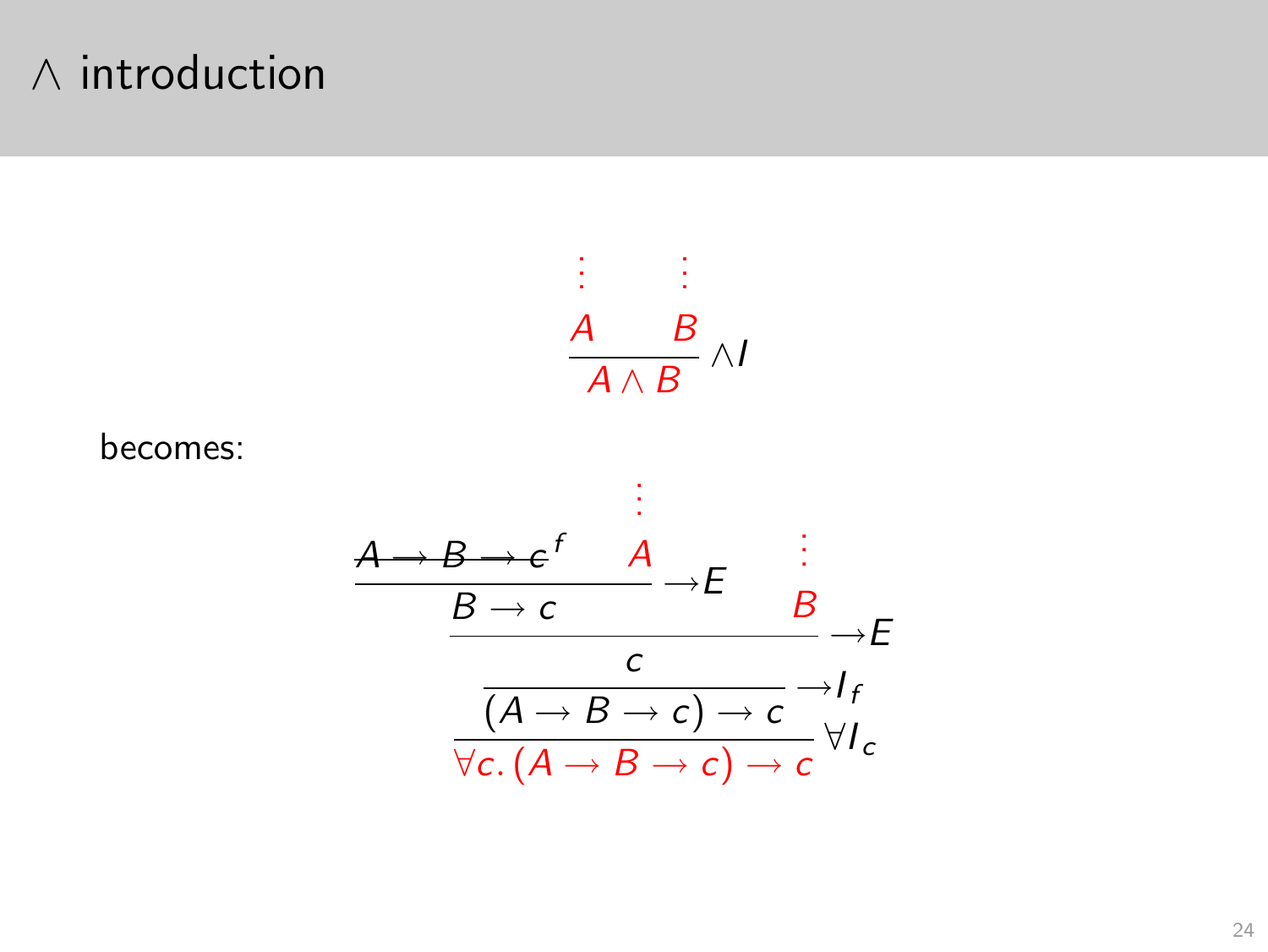#### proof term for ∧ introduction

$$
\begin{array}{c}\n\vdots & \vdots \\
\Gamma \vdash M : A \qquad \Gamma \vdash N : B \\
\hline\n\Gamma \vdash \langle M, N \rangle : A \wedge B \qquad \wedge I\n\end{array}
$$

proof term:

$$
\langle M, N \rangle \quad := \quad \lambda c : * \lambda f : A \to B \to c \text{ . } f \, MN
$$

<span id="page-24-0"></span>typed polymorphic version of:

$$
\langle M, N \rangle \ := \ \lambda f . f M N
$$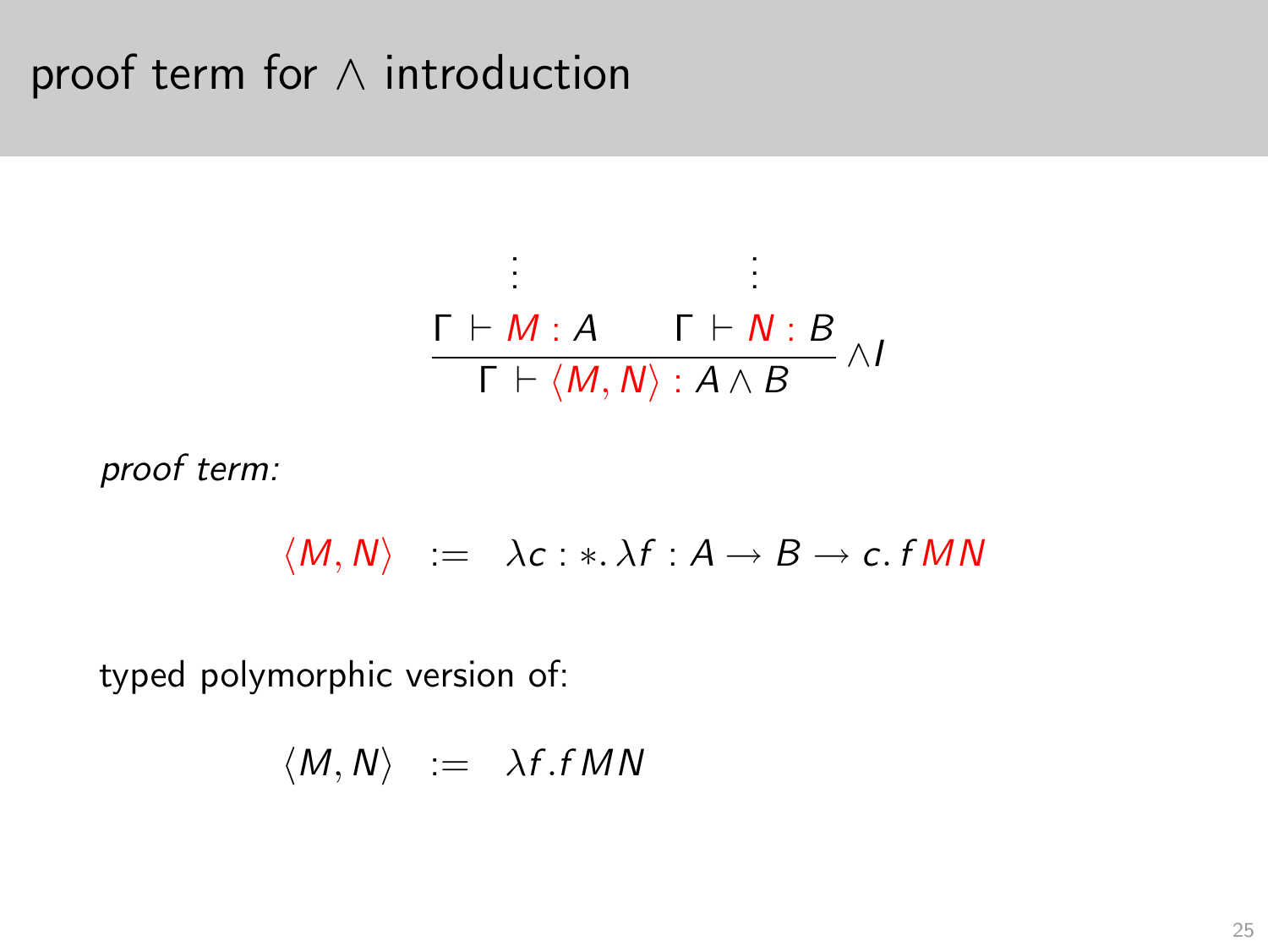#### $\wedge$  elimination

<span id="page-25-0"></span>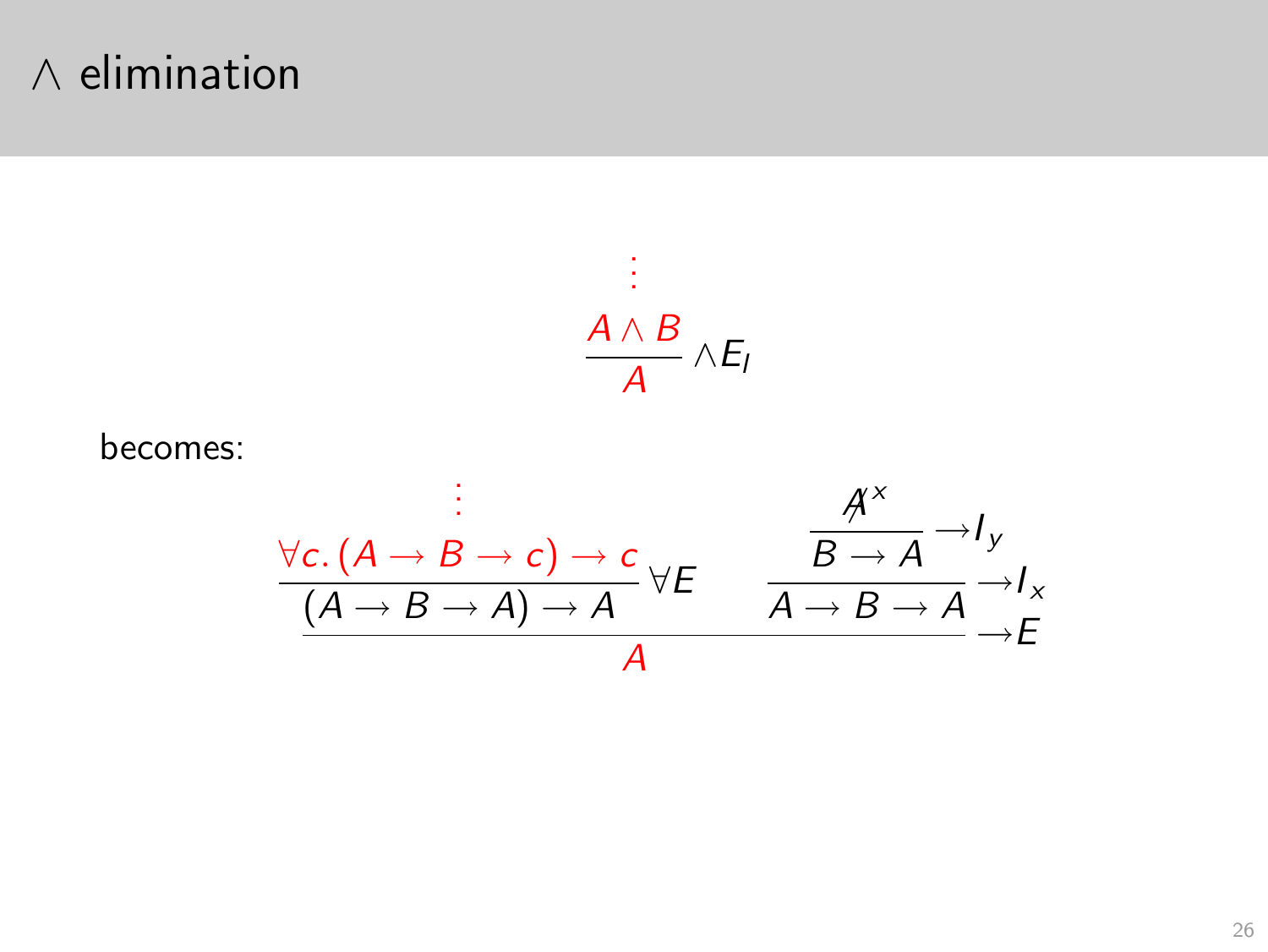### proof term for ∧ elimination

$$
\frac{\Gamma \vdash M : A \land B}{\Gamma \vdash \pi_1 M : A} \land E_I
$$

proof term:

$$
\pi_1 M \ := \ M A(\lambda x : A. \lambda y : B. x)
$$

<span id="page-26-0"></span>typed polymorphic version of:

$$
\pi_1 M \quad := \quad M(\lambda xy.x)
$$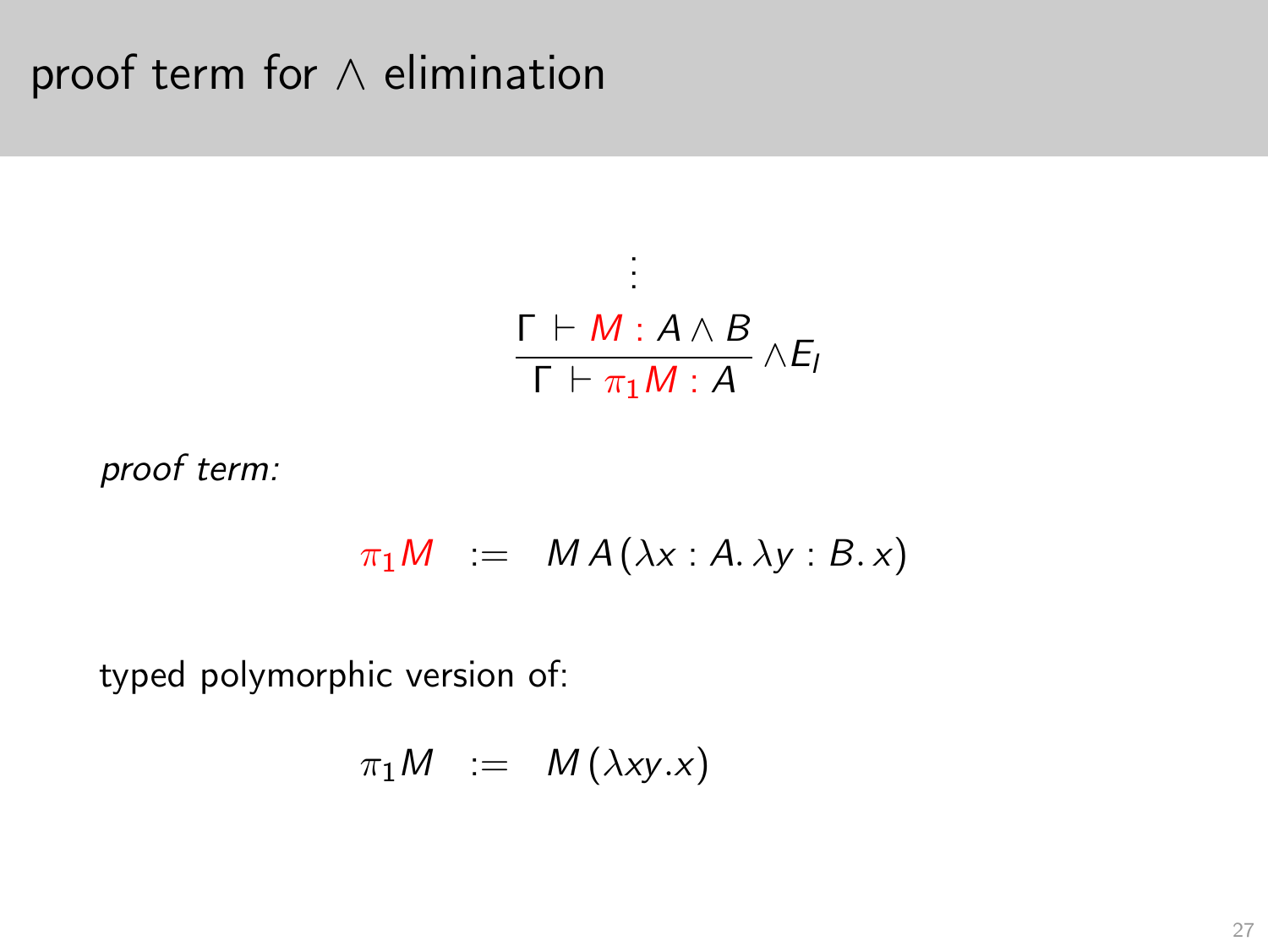# Curry-Howard

<span id="page-27-0"></span>

| connective            |             |                   | data type         |                   |
|-----------------------|-------------|-------------------|-------------------|-------------------|
|                       | falsity     | $\leftrightarrow$ | 0                 | empty type        |
|                       | truth       | $\leftrightarrow$ | 1                 | unit type         |
|                       |             | $\leftrightarrow$ | $\mathfrak{D}$    | <b>Booleans</b>   |
| $A \rightarrow B$     | implication | $\leftrightarrow$ | $A \rightarrow B$ | function type     |
| $\forall x \in A$ . B | universal   | $\leftrightarrow$ | $\Pi x:A.B$       | dependent product |
| $A \wedge B$          | conjunction | $\leftrightarrow$ | $A \times B$      | Cartesian product |
| $\exists x \in A$ . B | existential | $\leftrightarrow$ | $\Sigma x:A.B$    | dependent sum     |
| $A \vee B$            | disjunction | $\leftrightarrow$ | $A + B$           | disjoint union    |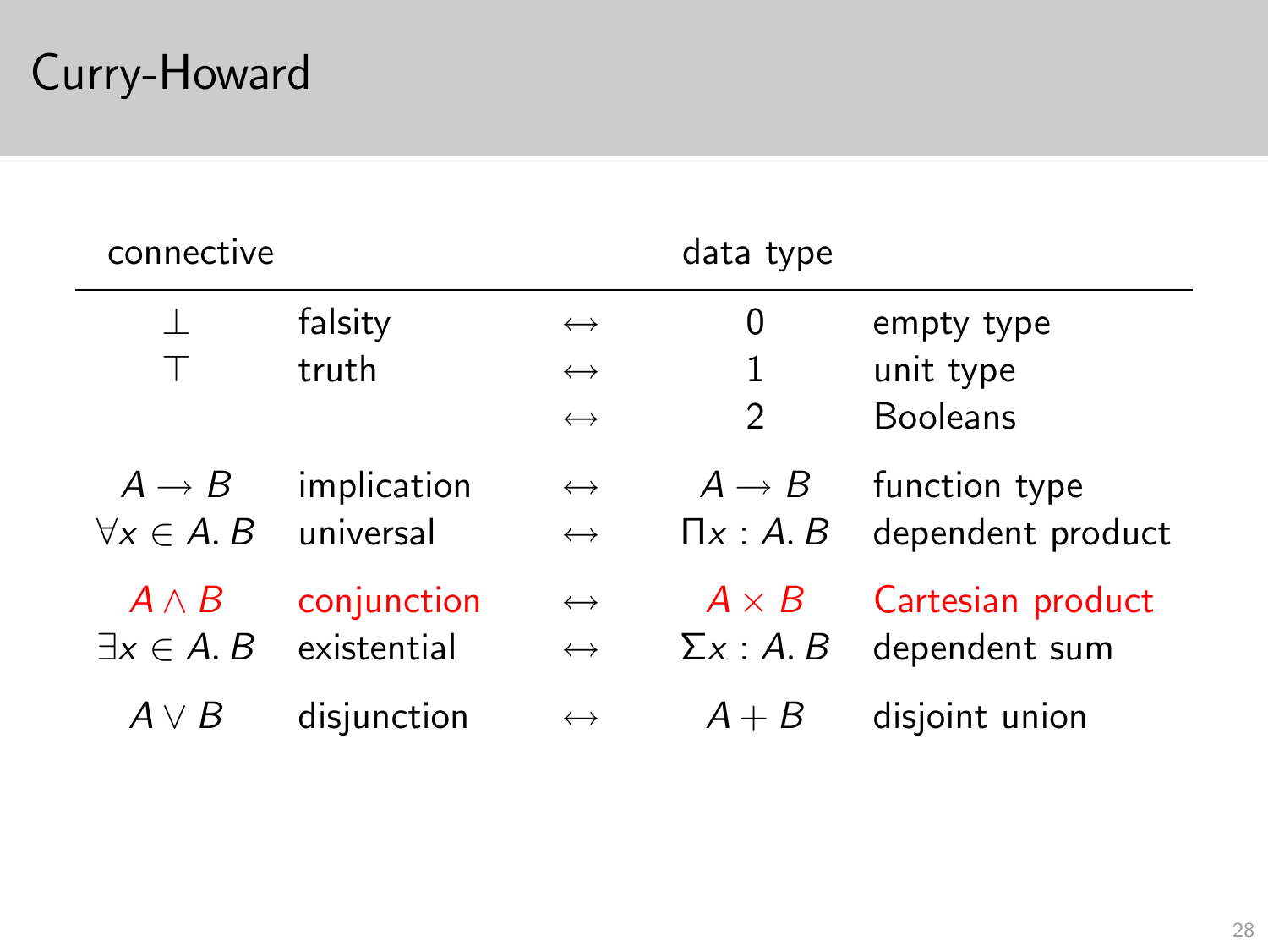# <span id="page-28-0"></span>data types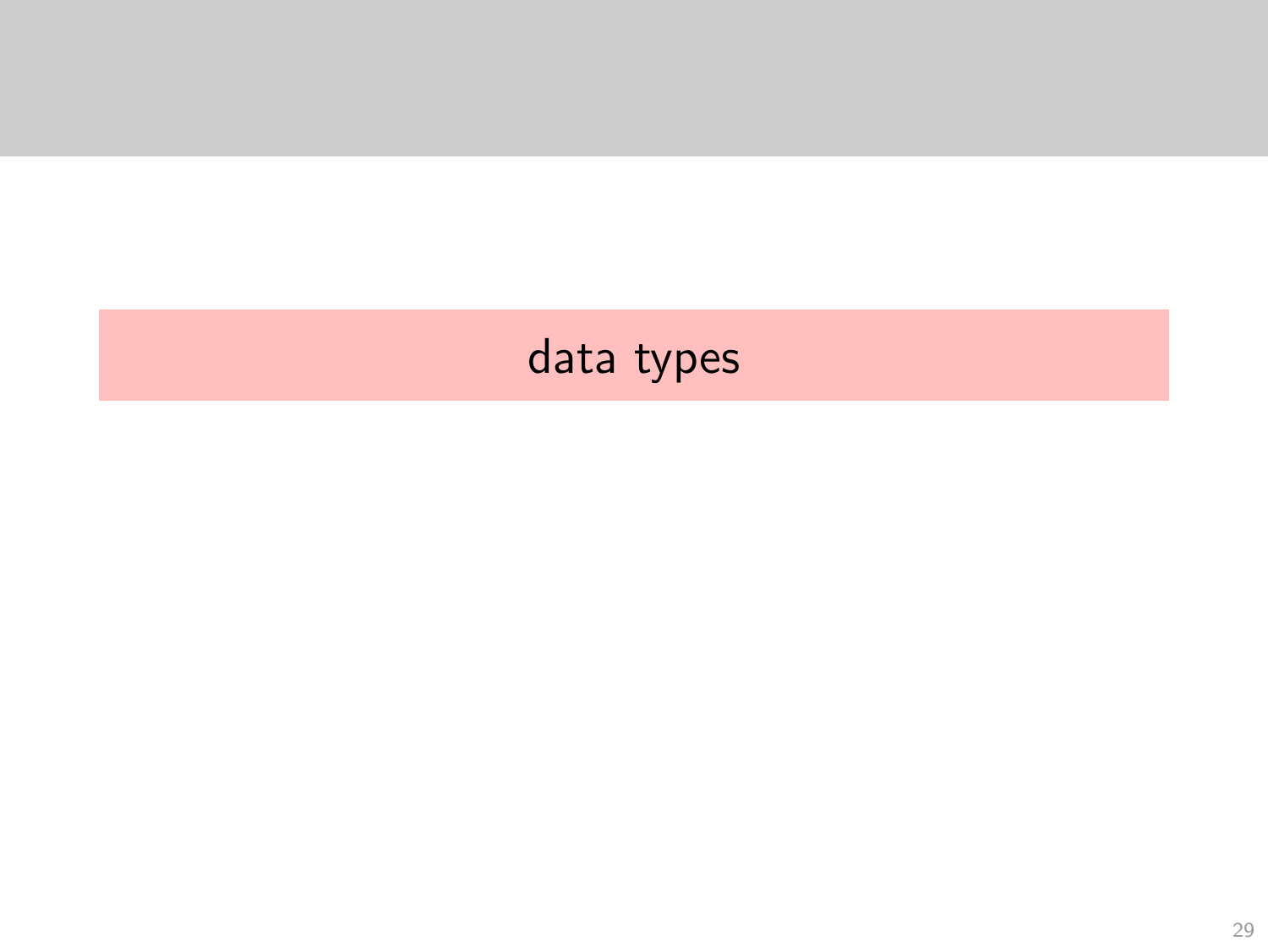#### Church numerals

$$
c_0 := \lambda a : * \lambda f : a \rightarrow a. \lambda x : a. x
$$
\n
$$
c_1 := \lambda a : * \lambda f : a \rightarrow a. \lambda x : a. f x
$$
\n
$$
c_2 := \lambda a : * \lambda f : a \rightarrow a. \lambda x : a. f(x)
$$
\n
$$
c_3 := \lambda a : * \lambda f : a \rightarrow a. \lambda x : a. f(f(x)) : \Pi a : * (a \rightarrow a) \rightarrow a \rightarrow a
$$
\n
$$
c_3 := \lambda a : * \lambda f : a \rightarrow a. \lambda x : a. f(f(f(x)) : \Pi a : * (a \rightarrow a) \rightarrow a \rightarrow a
$$
\n
$$
\dots
$$

exactly the  $\beta \bar{\eta}$  long normal forms of:

impredicative definition of the natural numbers

$$
\mathsf{nat} := \mathsf{\Pi} a : *.(a \rightarrow a) \rightarrow a \rightarrow a
$$

<span id="page-29-0"></span>
$$
\mathsf{suc} := \lambda n : \mathsf{nat}.\,\lambda a : \ast.\,\lambda f : a \rightarrow a.\,\lambda x : a.\,f\,(\,n\,a\,f\,x)
$$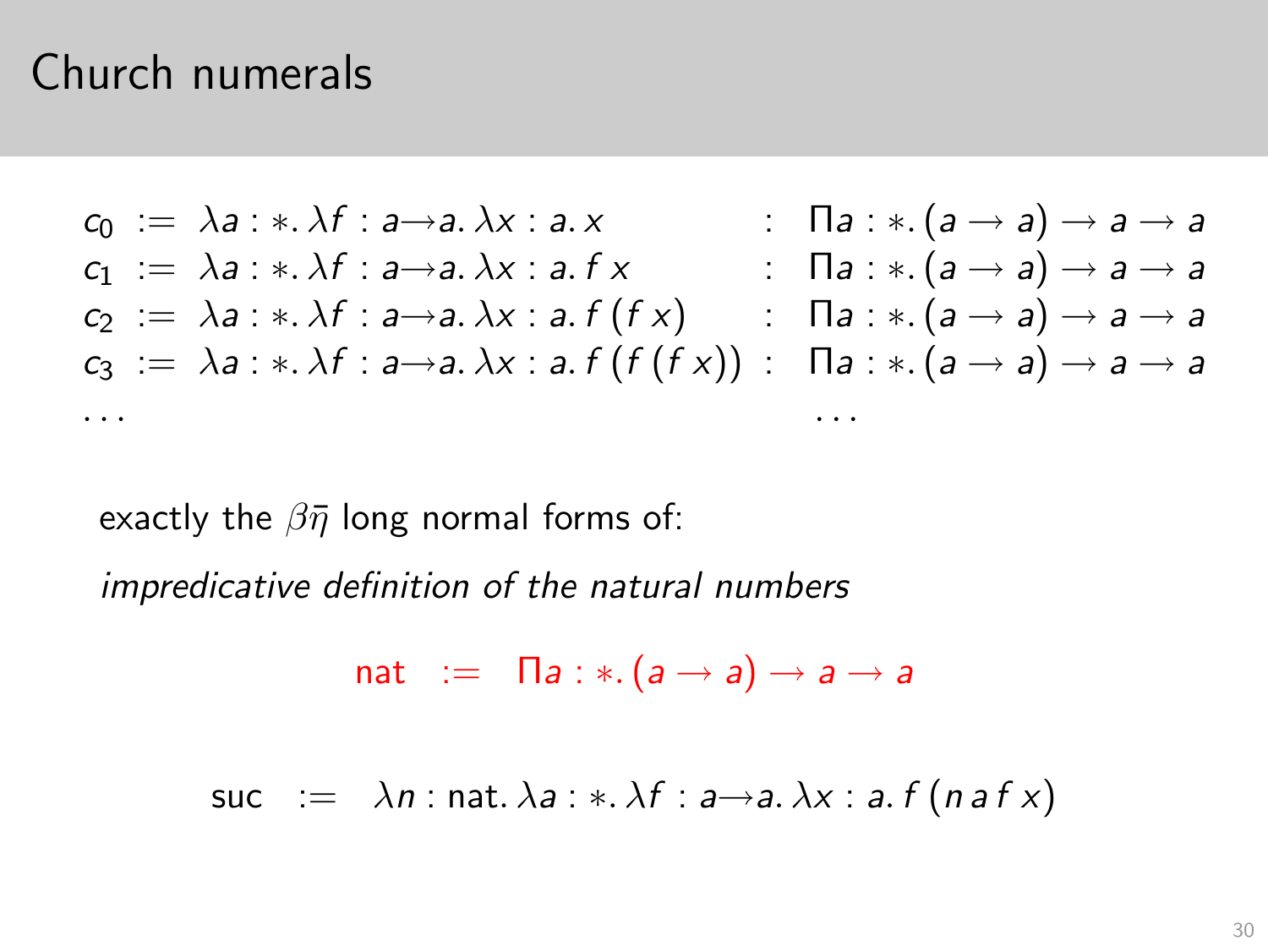# iteration and primitive recursion

$$
iter \t\t \text{a}: \t\t \text{a}: \t\t a \rightarrow (a \rightarrow a) \rightarrow (nat \rightarrow a)
$$

$$
iter := \lambda a : * \lambda x : a \lambda f : a \rightarrow a \lambda n : nat. naf x
$$

<span id="page-30-0"></span>rec: 
$$
\Pi a: \ast \colon a \to (\text{nat} \to a \to a) \to (\text{nat} \to a)
$$

\nrec: = ?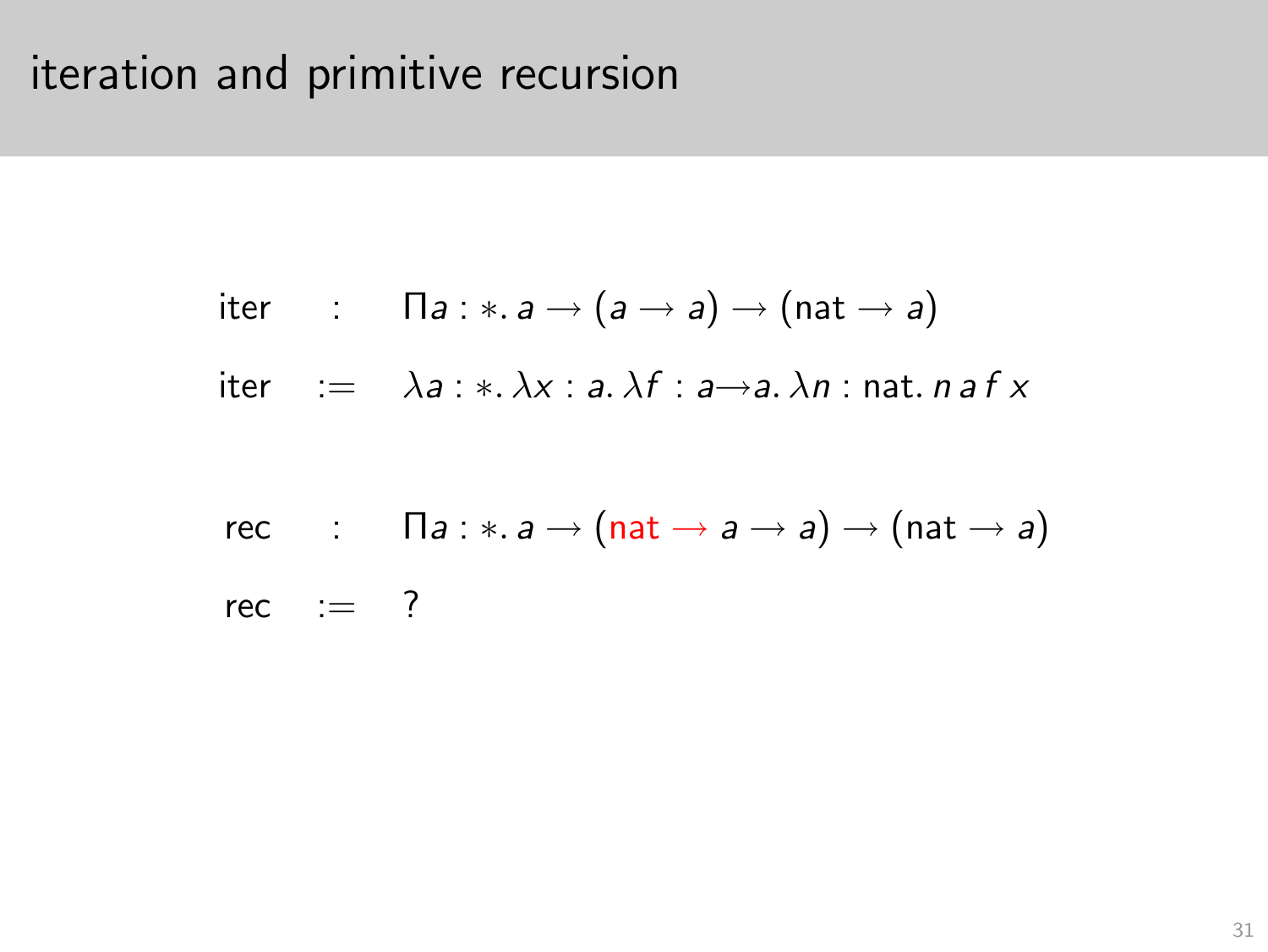## implementing primitive recursion

$$
rec \quad : \quad \Pi a: \ast. a \rightarrow (nat \rightarrow a \rightarrow a) \rightarrow (nat \rightarrow a)
$$

rec := 
$$
\lambda a : * \lambda x : a \cdot \lambda f : \text{nat} \rightarrow a \rightarrow a \cdot \lambda n : \text{nat}.
$$
  
\n $\pi_2 (n \text{ (nat} \times a) (\lambda p : \text{nat} \times a \cdot \langle \text{succ}(\pi_1 p), f(\pi_1 p)(\pi_2 p) \rangle) \langle 0, x \rangle)$ 

$$
x \to f x \to f (f x) \to f (f (f x)) \to \dots
$$
  

$$
x \to f 0 x \to f 1 (f 0 x) \to f 2 (f 1 (f 0 x)) \to \dots
$$

<span id="page-31-0"></span>
$$
\langle 0, x \rangle \to \langle 1, f \ 0 \ x \rangle \to \langle 2, f \ 1 (f \ 0 \ x) \rangle \to \langle 3, f \ 2 (f \ 1 (f \ 0 \ x)) \rangle \to \dots
$$

$$
\cdots \to \langle n, r \rangle \to \langle \text{succ } n, f \ n \ r \rangle \to \dots
$$

$$
\cdots \to p \to \langle \text{succ } (\pi_1 p), f (\pi_1 p) (\pi_2 p) \rangle \to \dots
$$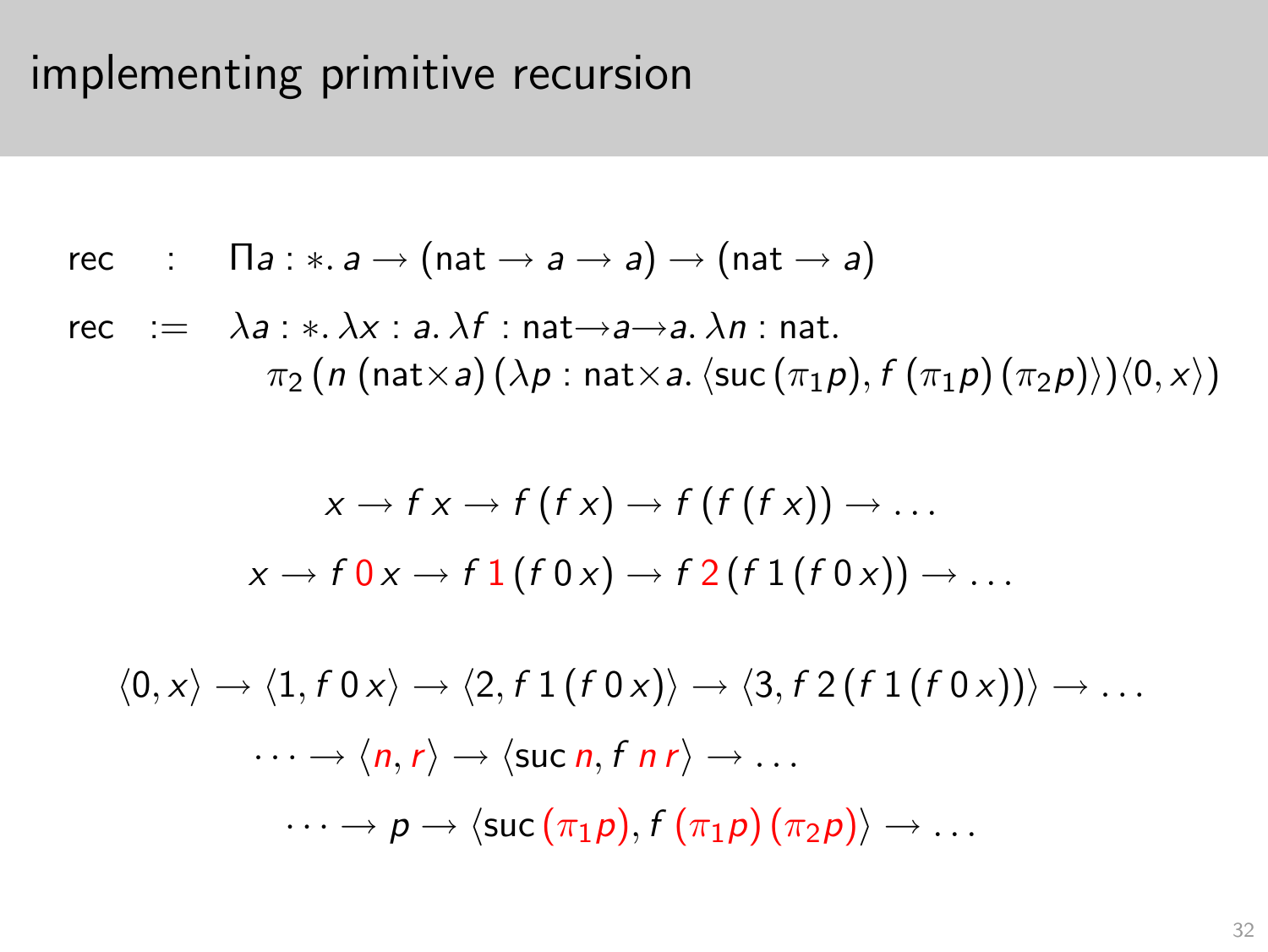#### predecessor

recursive equations:

$$
pred 0 = 0 = x
$$
  
pred (suc *n*) = *n* = *f n* (pred *n*)

<span id="page-32-0"></span>therefore arguments of rec:

$$
x = 0
$$
  

$$
f = \lambda n : \text{nat. } \lambda p : \text{nat. } n
$$

$$
\begin{array}{rcl}\n\text{pred} & := & \text{rec nat} \times f \\
& = & \text{rec nat } 0 \left( \lambda n : \text{nat. } \lambda p : \text{nat. } n \right)\n\end{array}
$$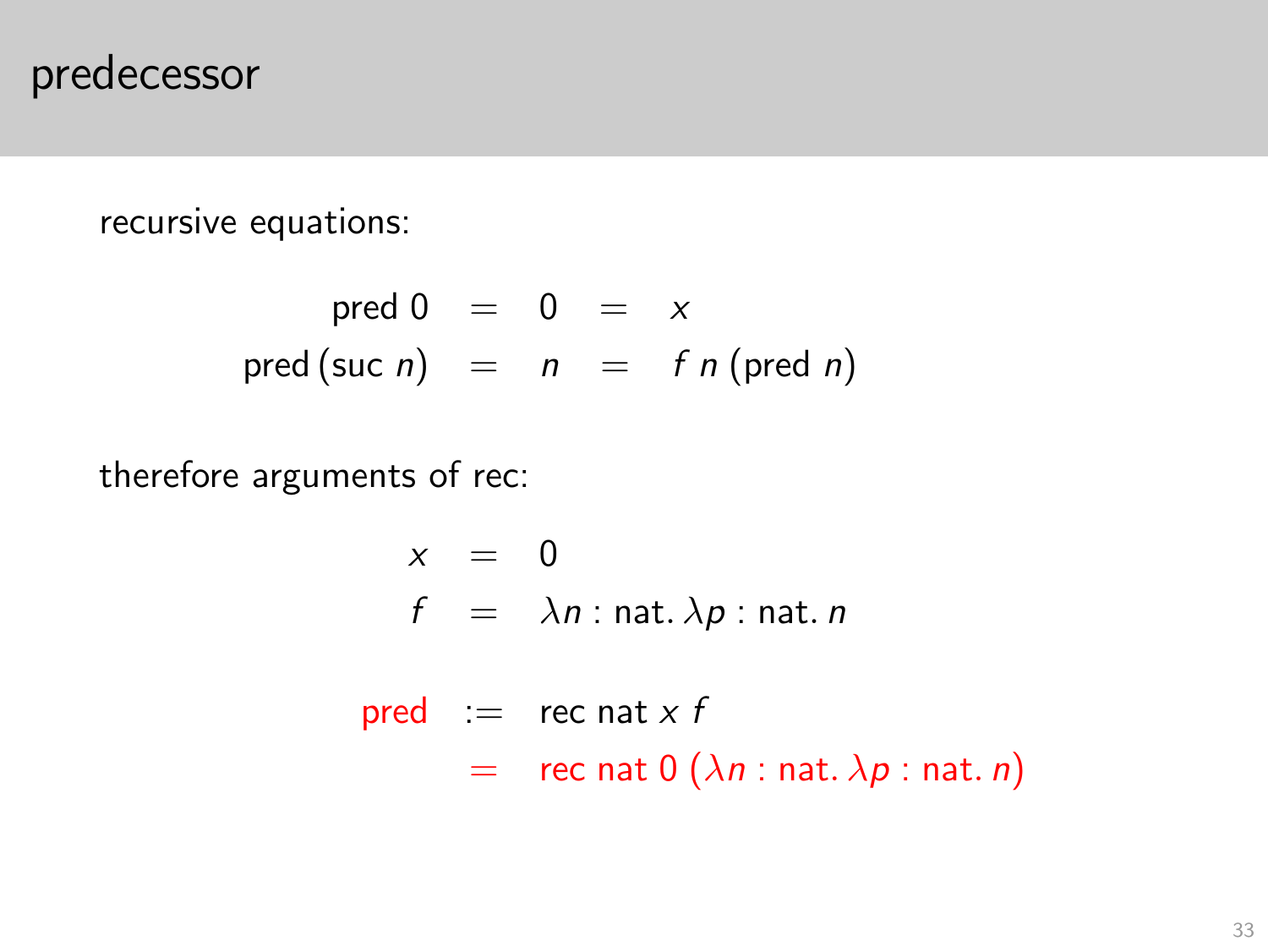#### induction

rec :  $\Pi a : *$ .  $a \rightarrow (nat \rightarrow a \rightarrow a) \rightarrow (nat \rightarrow a)$ 

ind :  $\Box a$  : nat  $\rightarrow *$ .  $a 0 \rightarrow (\Pi n : \text{nat. } a n \rightarrow a (\text{succ } n)) \rightarrow (\Pi n : \text{nat. } a n)$ 

dependent version of primitive recursion cannot be defined!

$$
p(0) \to (\forall n \in \mathbb{N}.\ p(n) \to p(n+1)) \to \forall n \in \mathbb{N}.\ p(n)
$$

<span id="page-33-0"></span>mathematical induction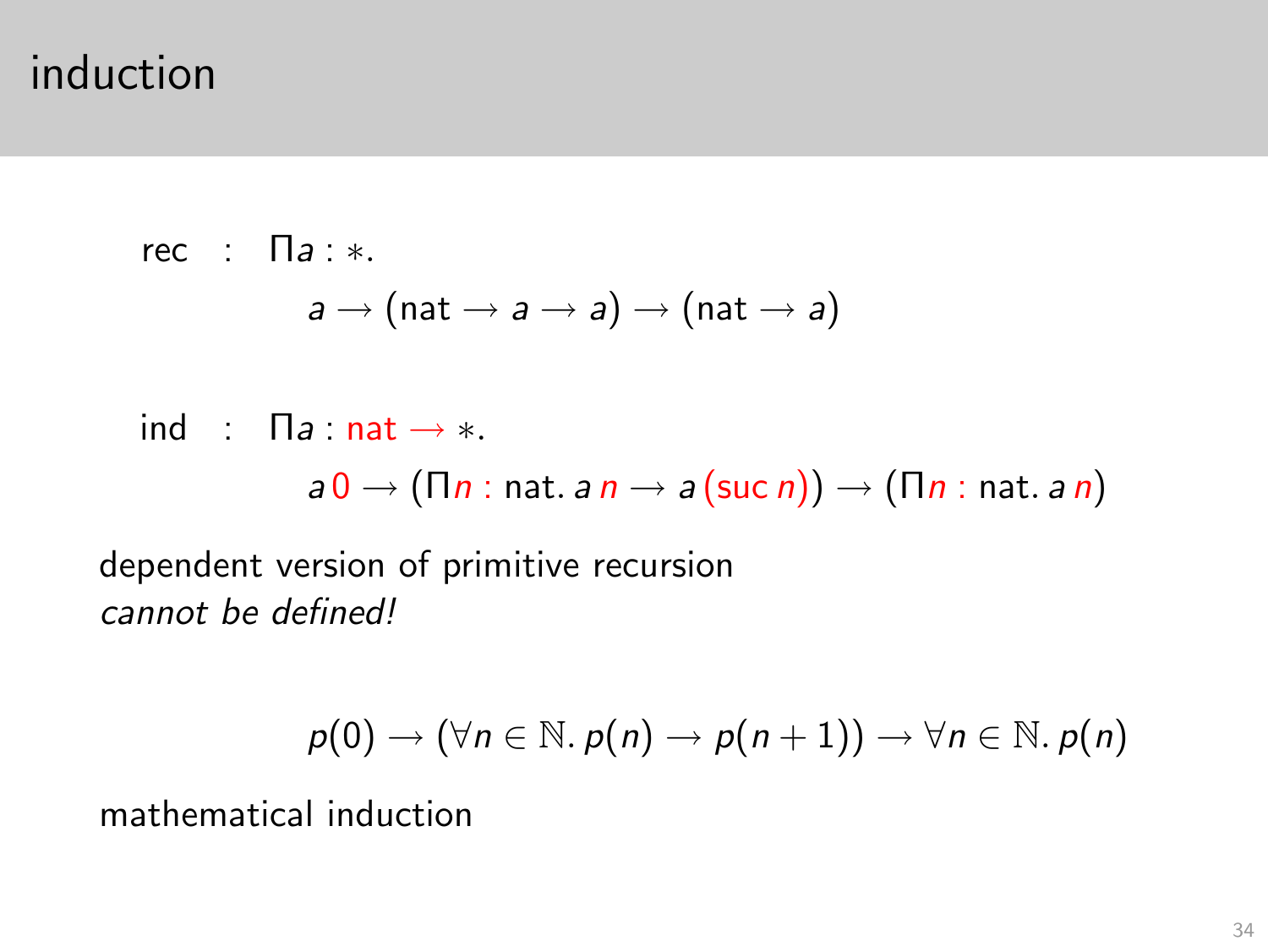#### impredicative Cartesian product

$$
\mathsf{prod} := \lambda a : * \lambda b : * \Pi c : * (a \to b \to c) \to c
$$

- pair :  $\Box a : * \Box b : * \Box a \rightarrow b \rightarrow \Box$
- <span id="page-34-0"></span>pair :=  $\lambda a : * \lambda b : * \lambda x : a \lambda y : b$ .  $\lambda c : * \lambda f : a \rightarrow b \rightarrow c, f \times v$ 
	- $\pi_1$  :  $\Box a : * \Box b : *$  prod  $ab \rightarrow a$
	- $\pi_1$  :  $\lambda a : \lambda b : \lambda b$  : prod a b. p a  $(\lambda x : a, \lambda y : b, x)$
	- $\pi_2$  :  $\Box a : * \Box b : *$  prod  $ab \rightarrow b$
	- $\pi_2$  :  $\lambda a : * \lambda b : * \lambda p$  : prod a b. p b ( $\lambda x : a. \lambda y : b. y$ )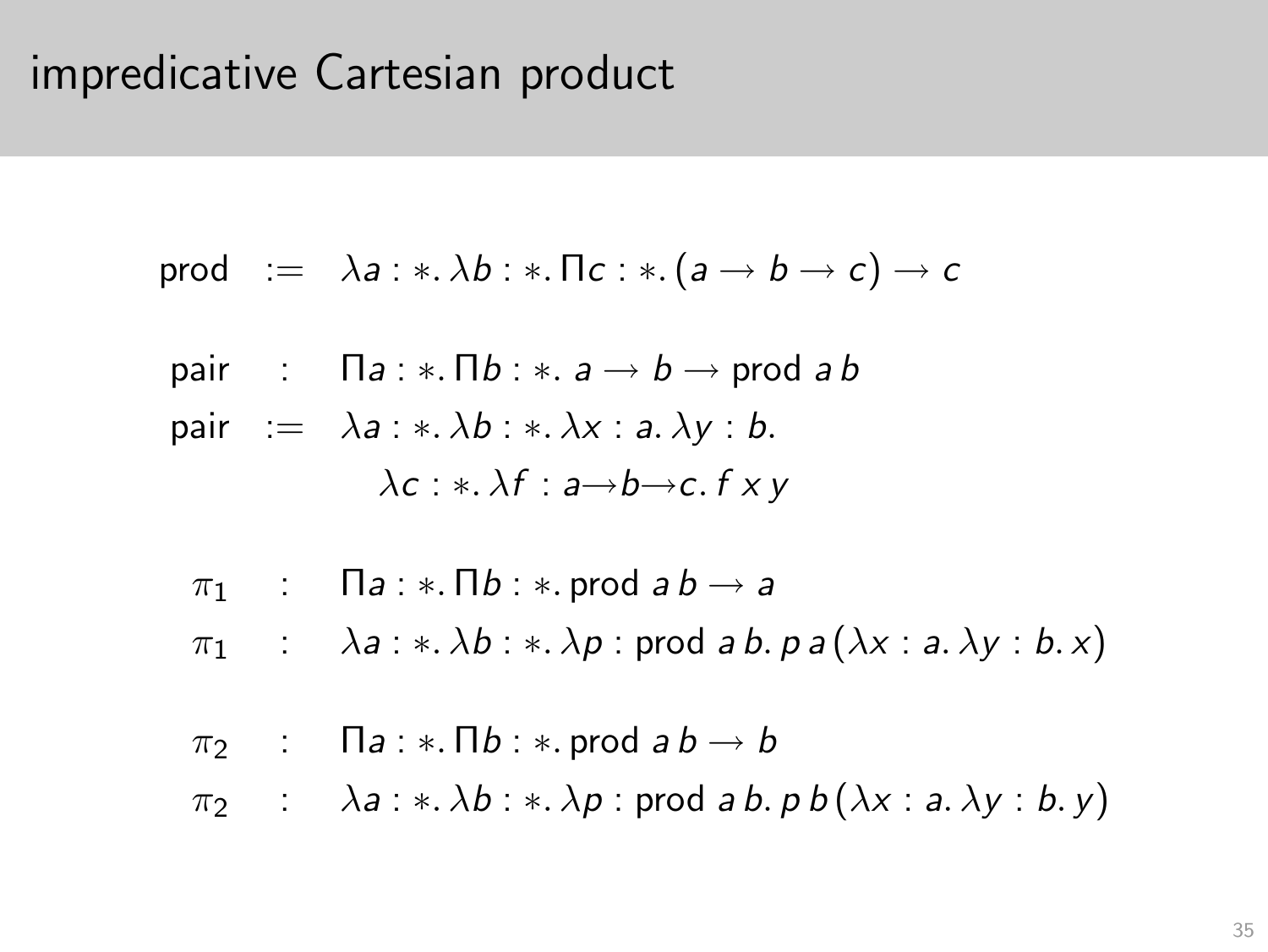#### impredicative lists

\n
$$
\text{polylist} := \lambda a: \ast. \Pi b: \ast. b \to (a \to b \to b) \to b
$$
\n

\n\n
$$
\text{polynil} := \Pi a: \ast. \text{ polylist } a
$$
\n

\n\n
$$
\text{polynil} := \lambda a: \ast.
$$
\n

\n\n
$$
\lambda b: \ast. \lambda x: b. \lambda f: a \to b \to b. \times
$$
\n

\n\n
$$
\text{polycons} := \Pi a: \ast. a \to \text{polylist } a \to \text{polylist } a
$$
\n

\n\n
$$
\text{polycons} := \lambda a: \ast. \lambda h: a. \lambda t: \text{polylist } a.
$$
\n

\n\n
$$
\lambda b: \ast. \lambda x: b. \lambda f: a \to b \to b. f h(t b \times f)
$$
\n

<span id="page-35-0"></span>polylist\_rec : ...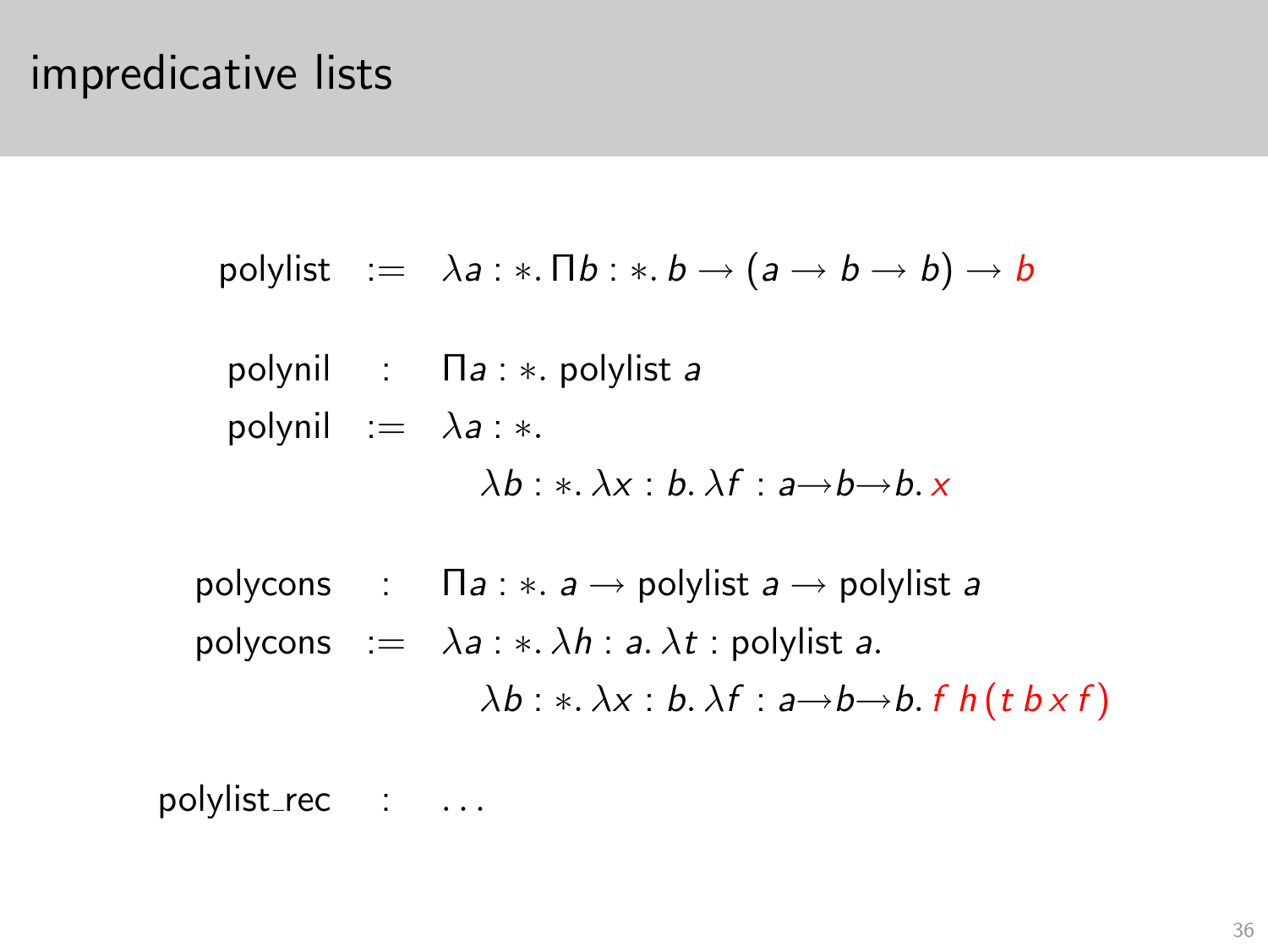#### limitations

with impredicative definitions of  $\perp$  and  $=$  and nat:

the type of ind is not inhabited  $0 \neq 1$  is not provable

<span id="page-36-0"></span>inductive definitions  $\rightsquigarrow$  next lecture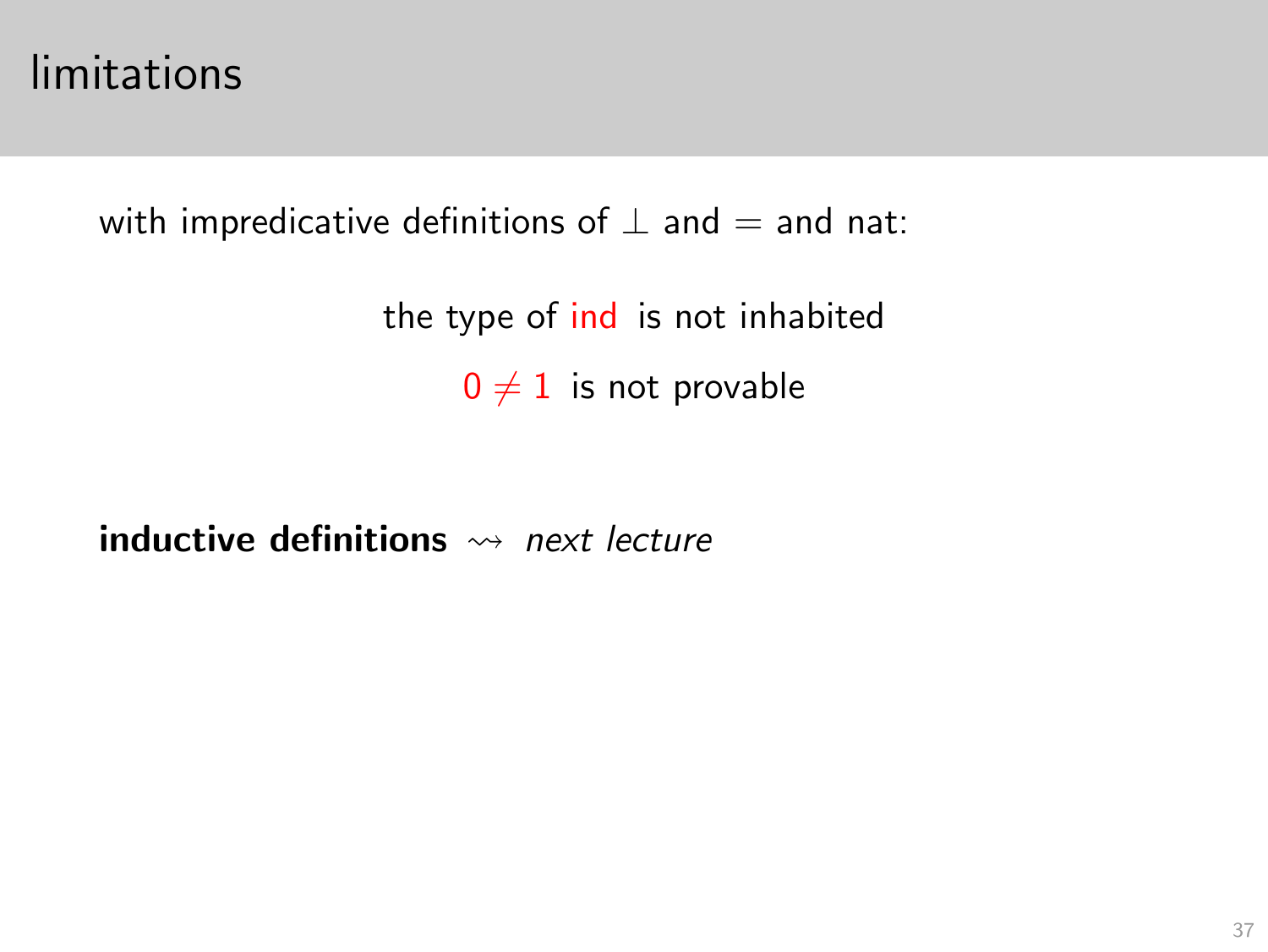# <span id="page-37-0"></span>impredicativity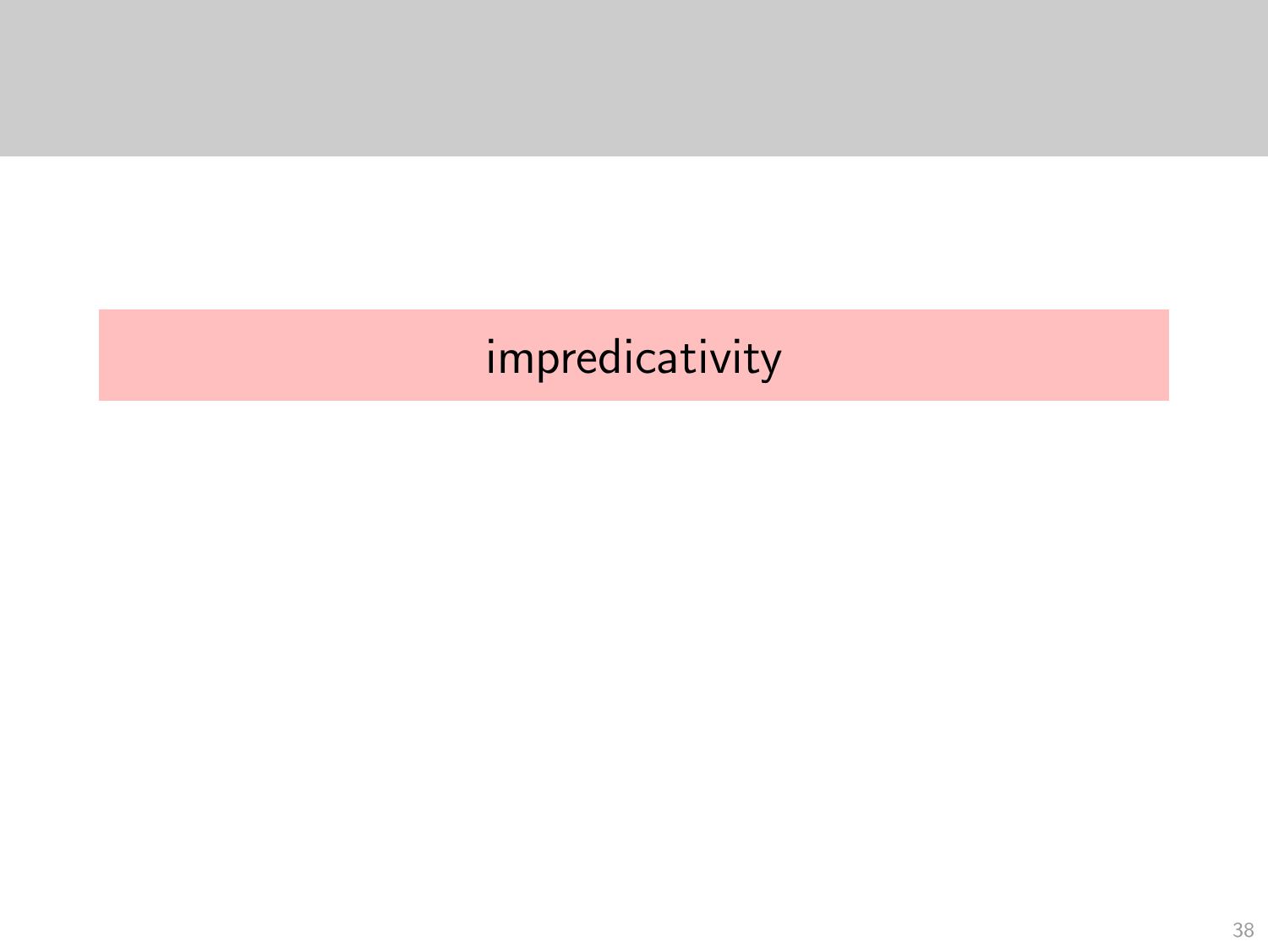## impredicative definitions

#### $=$  definitions that quantify over a domain containing the defined object

comprehension in ZF set theory is impredicative comprehension in second order logic is impredicative

$$
B := \{x \in A \mid \phi(x)\}
$$
  
 
$$
\downarrow
$$
  
 
$$
\dots \forall X \dots
$$
 X can also be B

 $ACA<sub>0</sub>$  = 'limit' of predicative mathematics

 $=$  second order theory of arithmetic comprehension: only  $\phi(x)$  without second order quantifiers

<span id="page-38-0"></span> $\rightarrow$  FOM mailing list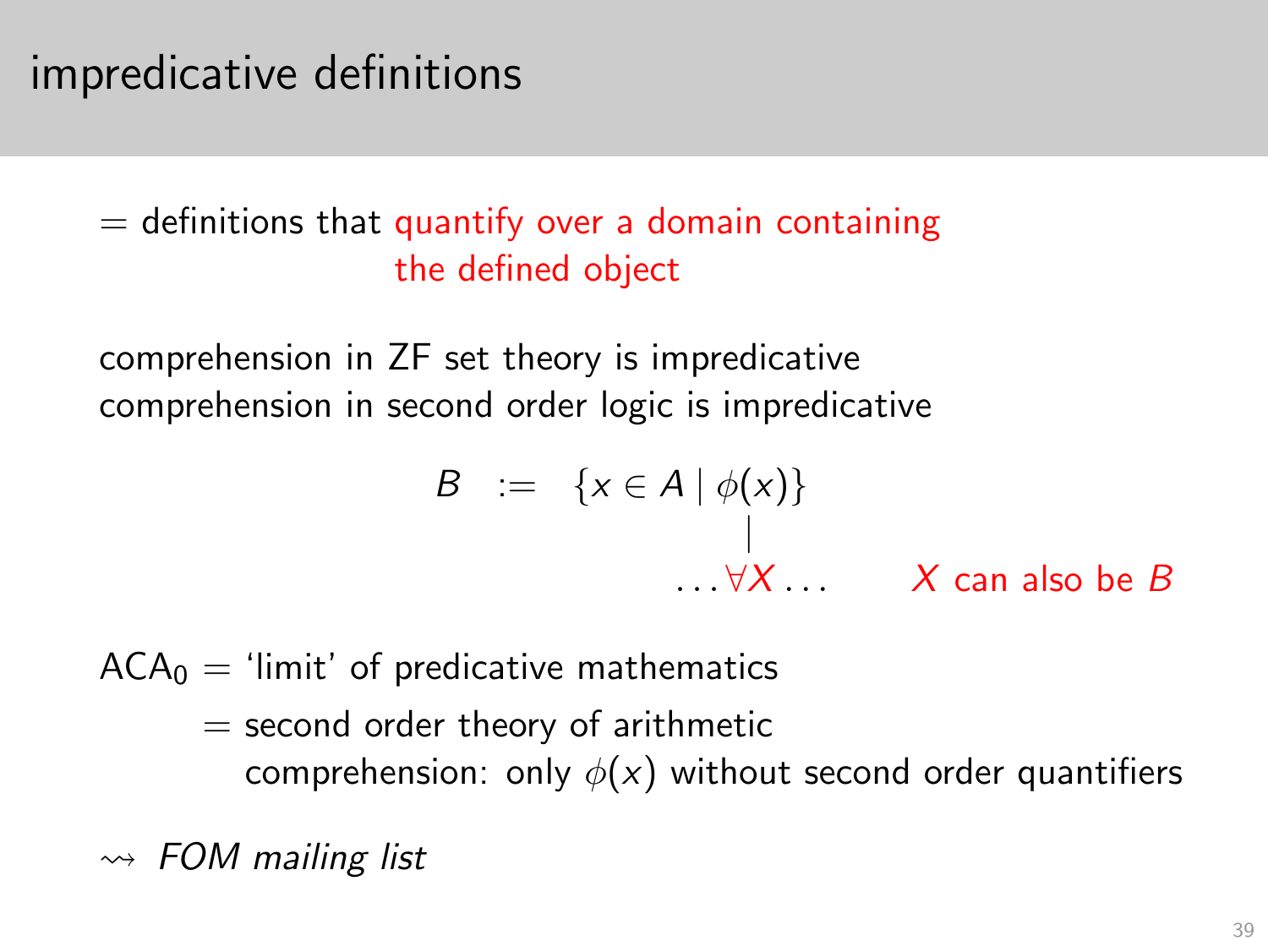## impredicativity in the lambda cube

<span id="page-39-0"></span>the four systems in the top plane are impredicative

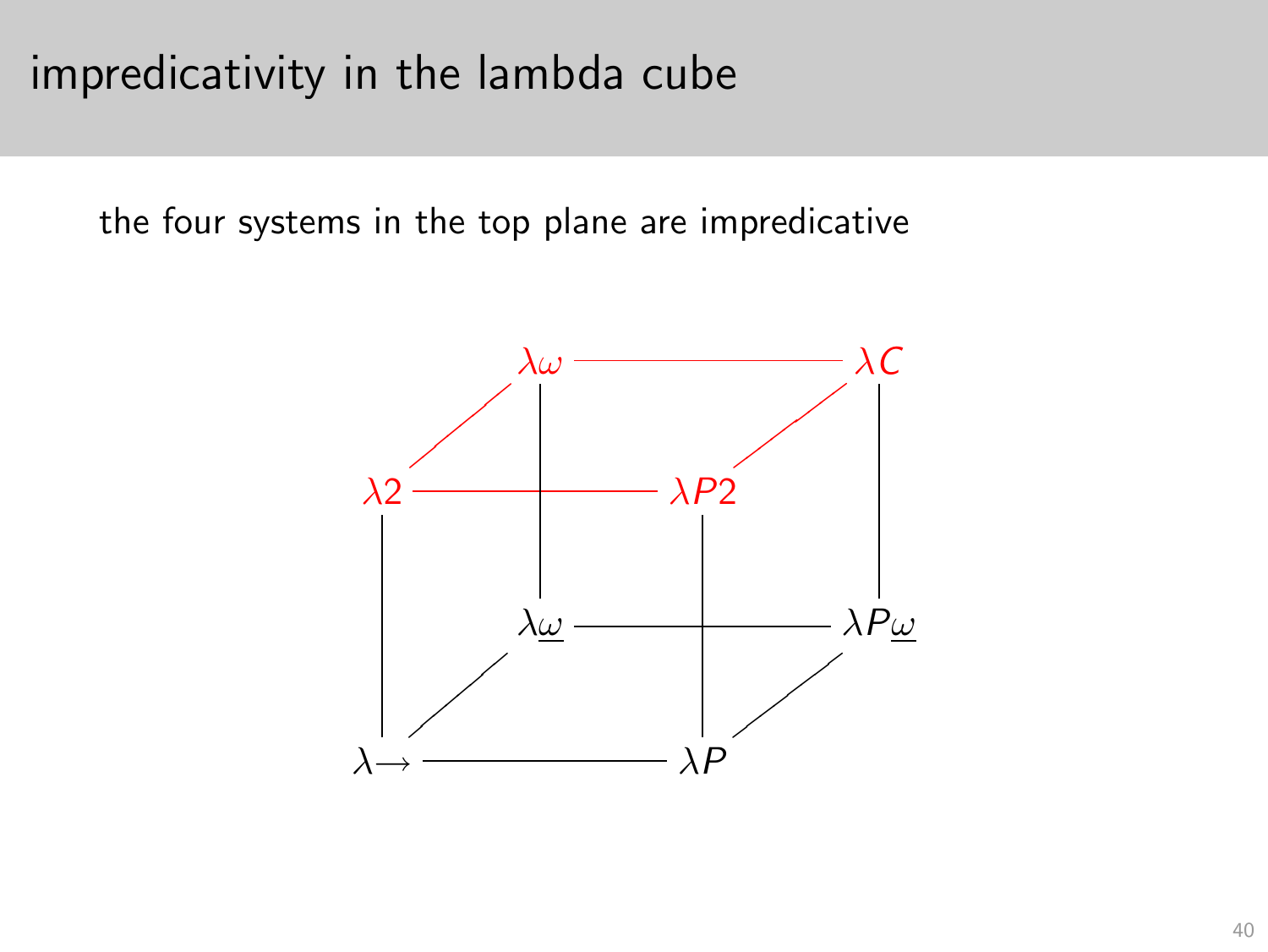## is impredicativity bad?

 $\blacksquare$  impredicativity of ZF set theory vague philosophical worry might be the cause of ZF being inconsistent no actual problems known

**n** impredicativity in the lambda cube vague philosophical worry

is inconsistent when adding *classical axioms* only consistent because of intuitionism

<span id="page-40-0"></span>interpreting  $A \rightarrow B$  as functions does not work  $\Pi x : A. B$  'is' the *intersection*  $\bigcap_{x \in A} B$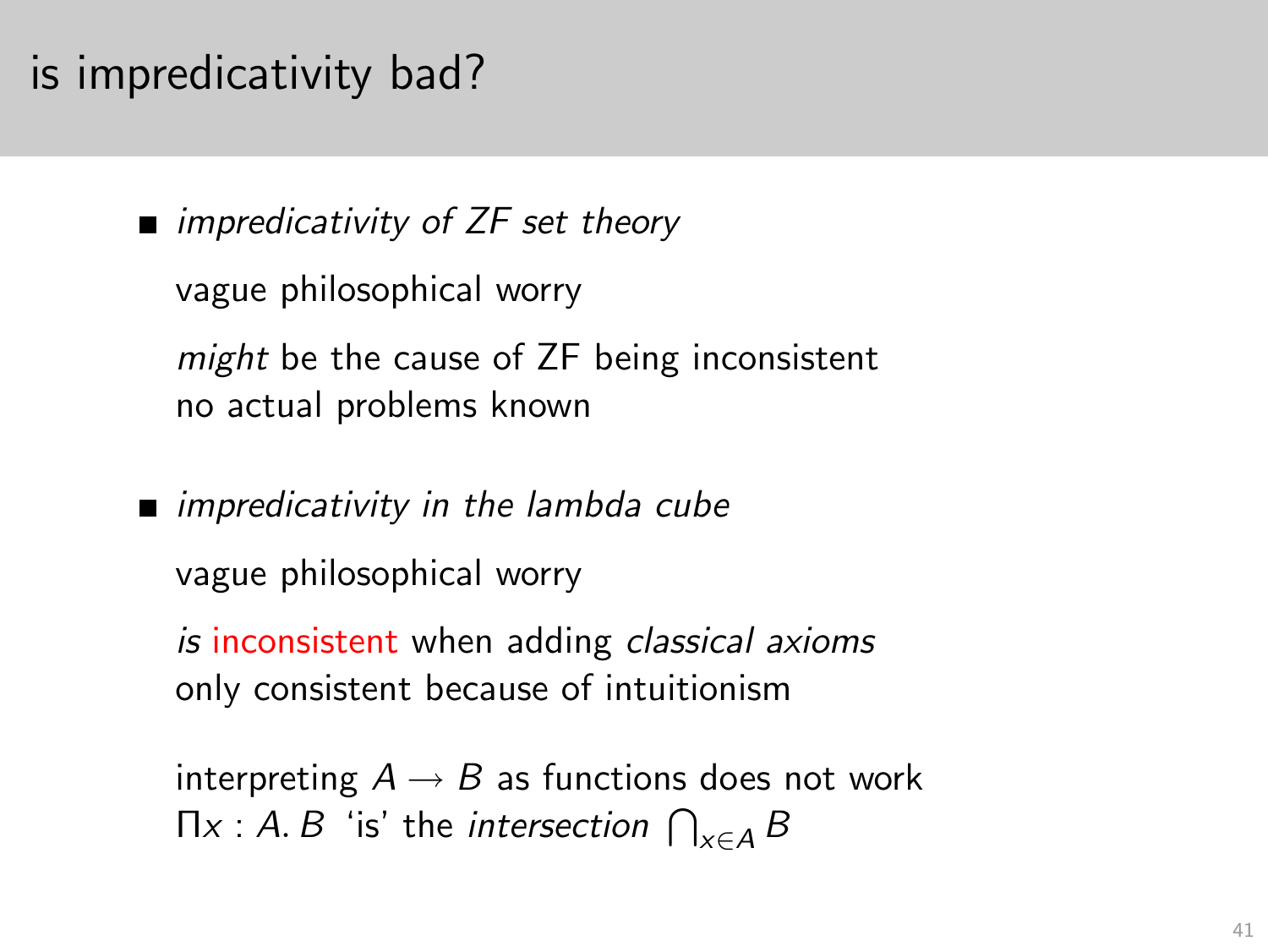variations in type theory

■ intuitionistic or classical?

$$
A \lor \neg A
$$

predicative or impredicative?

■ intensional or extensional?

$$
(\forall x. f(x) = g(x)) \rightarrow f = g
$$

<span id="page-41-0"></span>no choice or choice?

$$
(\forall x. \exists y. p(x,y)) \rightarrow (\exists f. \forall x. p(x,f(x)))
$$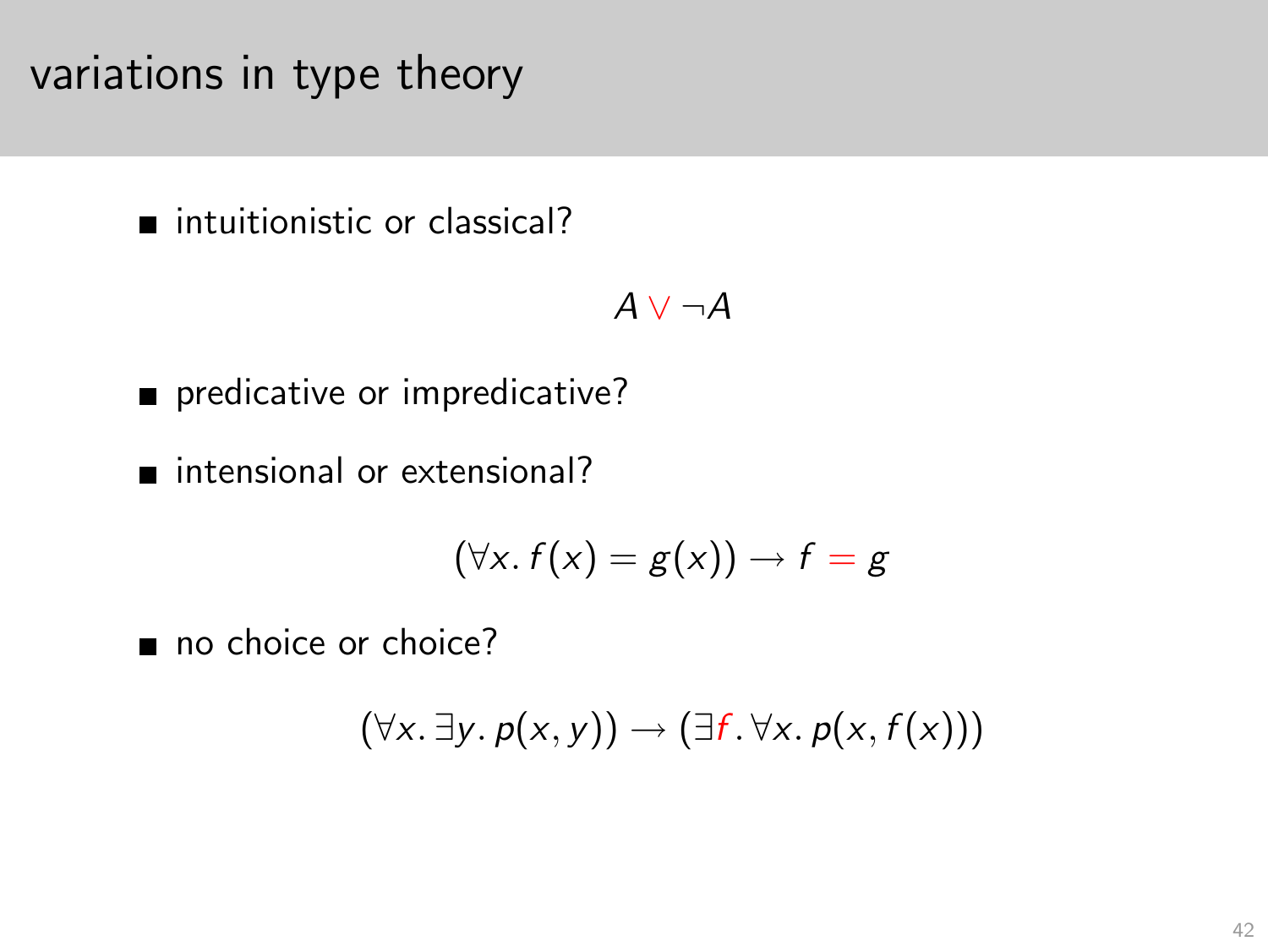#### impredicativity in  $\lambda$ 2

 $2 : * \vdash \Pi a : * a \rightarrow 2 : *$ 

Coq notation: \* ~ Set

$$
U := \prod_{a \in \mathsf{Set}} \wp(a) \in \mathsf{Set}
$$
  

$$
\wp(a) = \text{the powerset of } a
$$

<span id="page-42-0"></span>Set = {
$$
X_0, X_1, ..., U, ...
$$
}  

$$
U = \wp(X_0) \times \wp(X_1) \times \cdots \times \wp(U) \times ...
$$

 $\wp(U)$  is too big!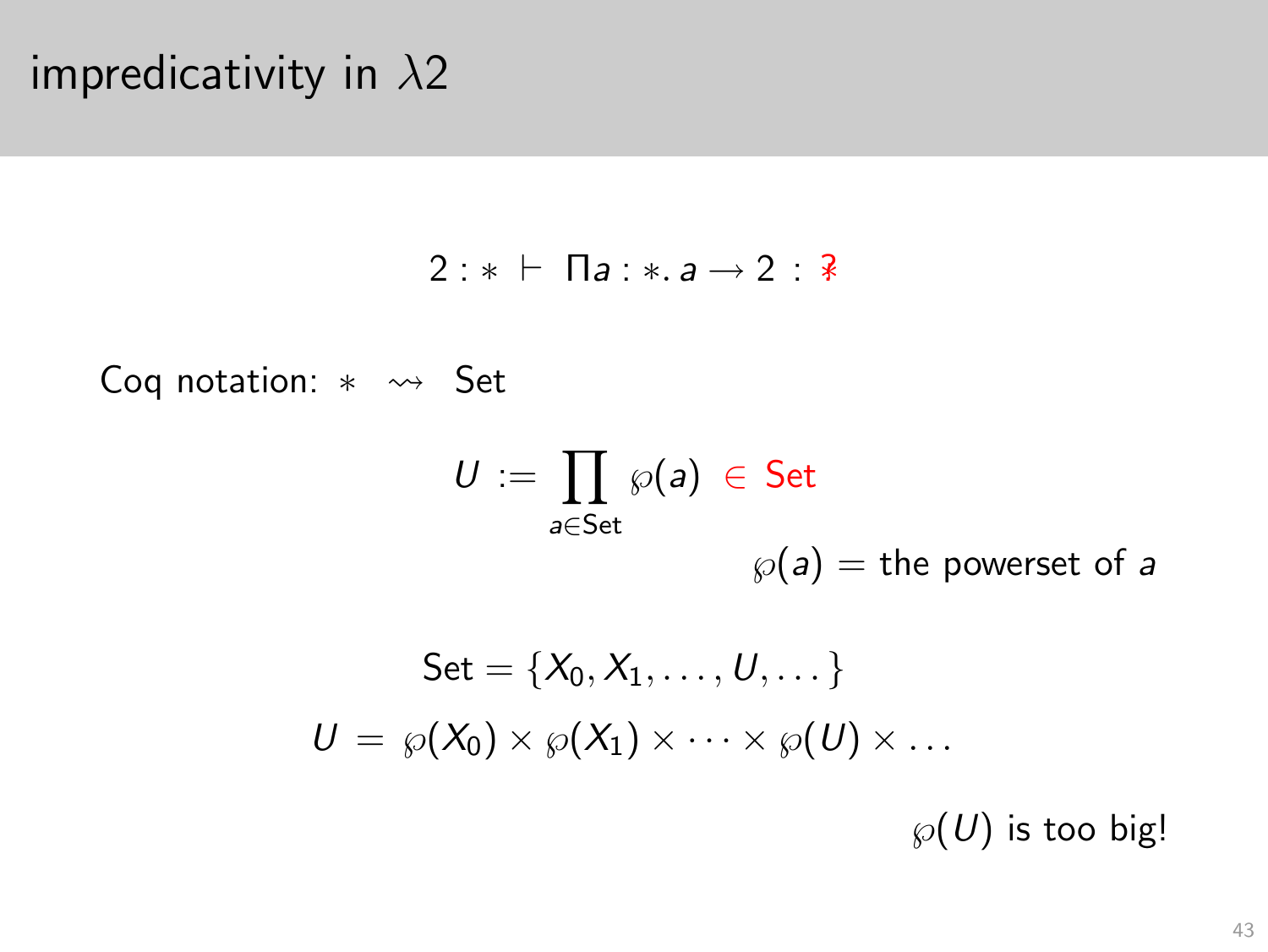#### Cantor's diagonalisation

$$
U := \Pi a : * a \rightarrow 2
$$

elements of U are functions u with  $u(a) \subseteq a$  for each set a

define  $u_Λ ∈ U$  by:

$$
u_{\Delta}(a) := \begin{cases} \{u \in U \mid u \notin u(U)\} & \text{if } a = U \\ \emptyset & \text{if } a \neq U \end{cases}
$$

(intuitionistically we do not have  $a = U \vee a \neq U$ )

<span id="page-43-0"></span> $u_{\Delta} \in u_{\Delta}(U) \iff u_{\Delta} \in \{u \in U \mid u \notin u(U)\} \iff u_{\Delta} \notin u_{\Delta}(U)$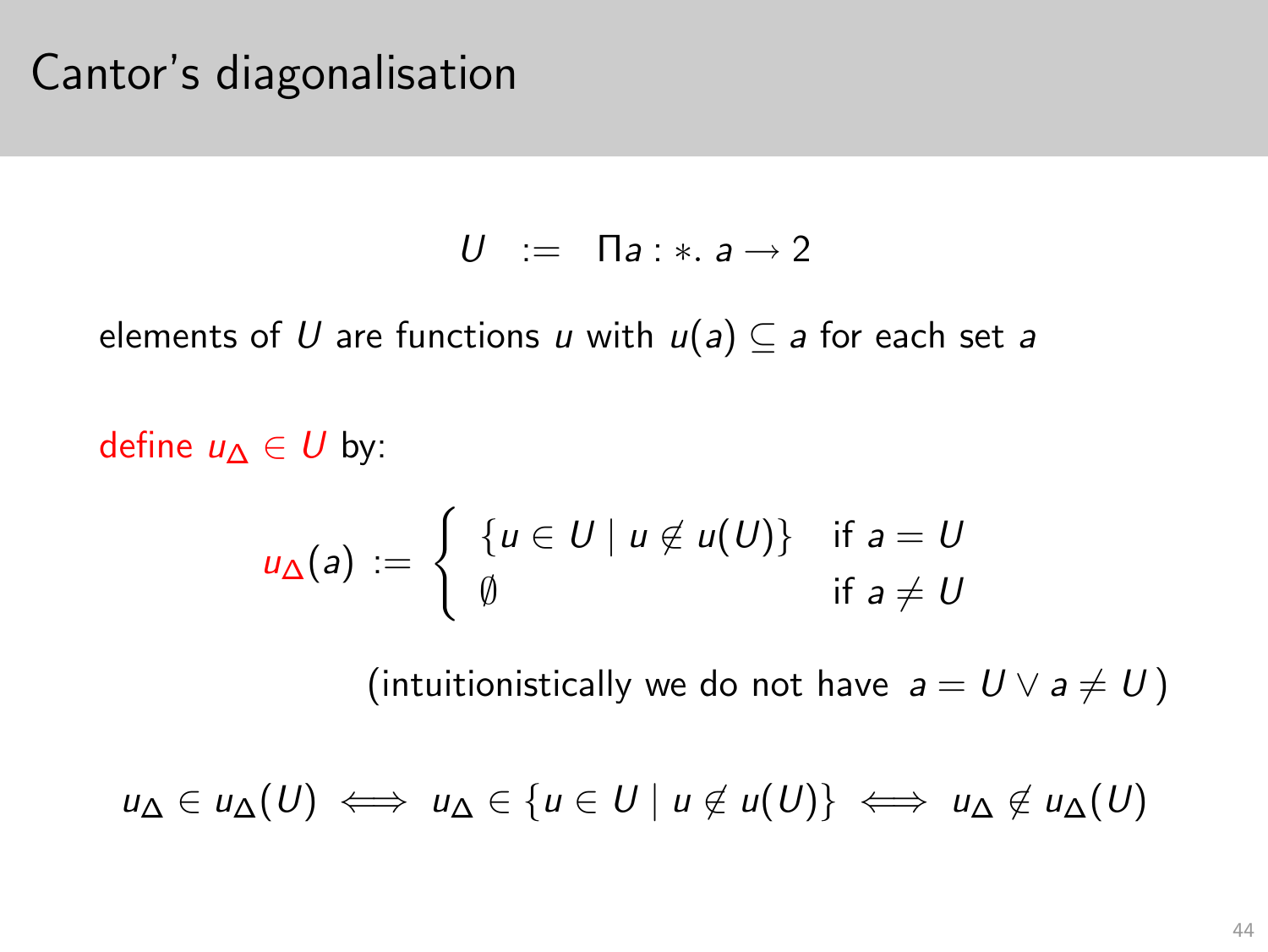## impredicativity in the Coq proof assistant

 $pCIC =$  predicative Calculus of  $(Co)$ Inductive Constructions

<span id="page-44-0"></span>two variants of ∗ :

| $*_{\mathcal{D}}$ | Prop | impredicative |
|-------------------|------|---------------|
| $*_c$             | Set  | predicative   |

|  |  |  | 2 : $*_p$ $\vdash$ Па : $*_p$ . а $\rightarrow$ 2 $: \ast_p$ |  |  |
|--|--|--|--------------------------------------------------------------|--|--|
|  |  |  | $2:*_s \vdash \Pi a: *_s. a \rightarrow 2: \square$          |  |  |